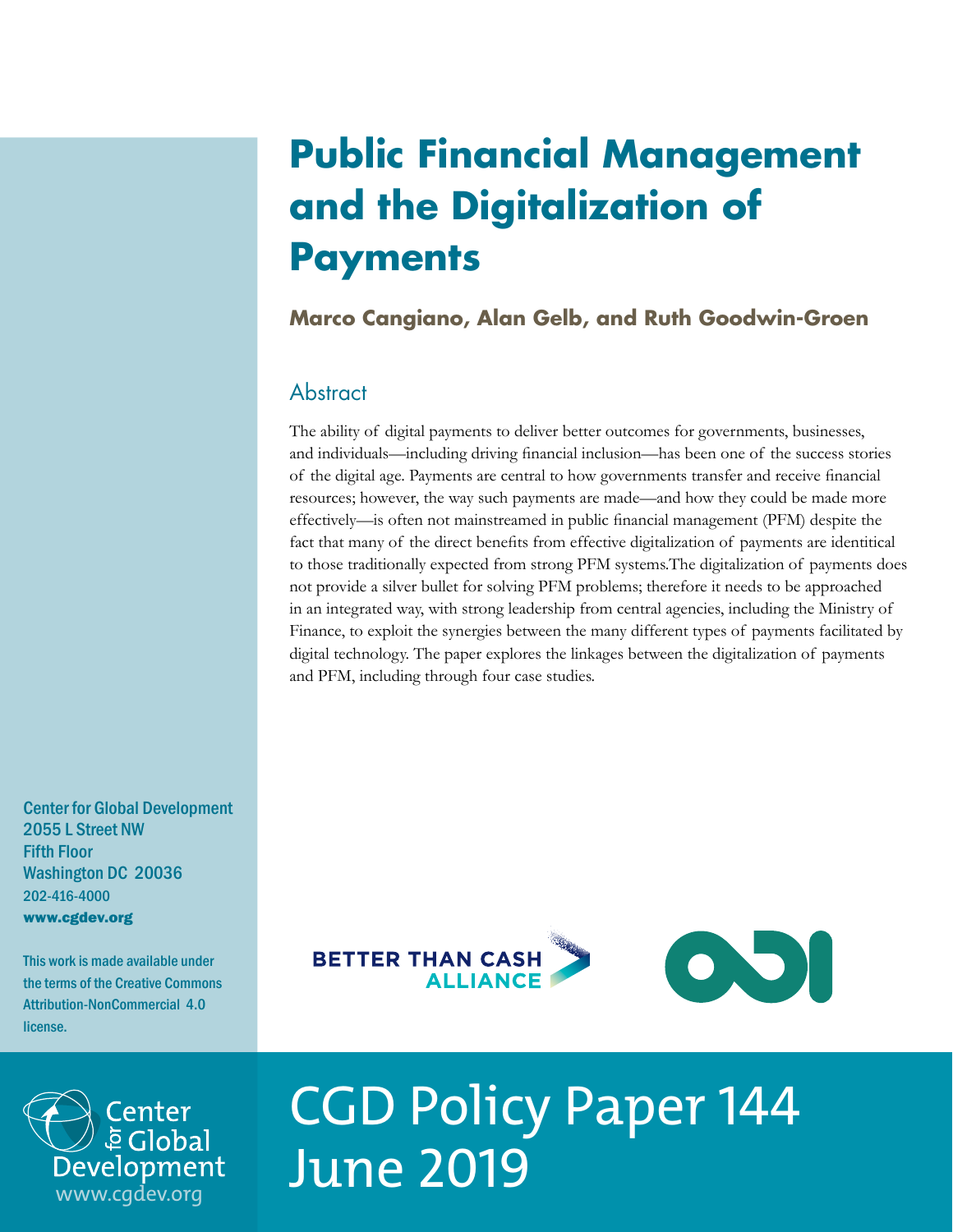#### **Public Financial Management and the Digitalization of Payments**

Marco Cangiano Overseas Development Institute

Alan Gelb Center for Global Development

Ruth Goodwin-Groen Better Than Cash Alliance

This is a revised and updated version of the paper "Integration of Government Digitalization and Public Financial Management—Initial Evidence," which was published as Chapter 12 of Gupta, Sanjeev, Michael Keen, Alpa Shah, and Genevieve Verdier (eds.), 2017. *Digital Revolutions in Public Finance,* Washington, DC: International Monetary Fund. We wish to thank Fleishman Hillard, Rodrigo Mejia Ricart, Rosita Najmi, and Camillo Tellez for their insightful comments, and Matthew Coghlan for excellent editorial suggestions. The usual disclaimer applies.

This paper is co-published by the Better Than Cash Alliance and the Overseas Development Institute.

The Center for Global Development is grateful for contributions from the Bill & Melinda Gates Foundation in support of this work.

Marco Cangiano, Alan Gelb, and Ruth Goodwin-Groen, 2019. "Public Financial Management and the Digitalization of Payments." CGD Policy Paper 144. Washington, DC: Center for Global Development. [https://www.cgdev.org/publication/public](https://www.cgdev.org/publication/public-financial-management-and-digitalization-payments)[financial-management-and-digitalization-payments](https://www.cgdev.org/publication/public-financial-management-and-digitalization-payments)

The Center for Global Development works to reduce global poverty and improve lives through innovative economic research that drives better policy and practice by the world's top decision makers. Use and dissemination of this Policy Paper is encouraged; however, reproduced copies may not be used for commercial purposes. Further usage is permitted under the terms of the Creative Commons License.

**Center for Global Development 2055 L Street NW Washington, DC 20036**

> 202.416.4000 (f) 202.416.4050

**www.cgdev.org**

The views expressed in CGD Policy Papers are those of the authors and should not be attributed to the board of directors, funders of the Center for Global Development, or the authors' respective organizations.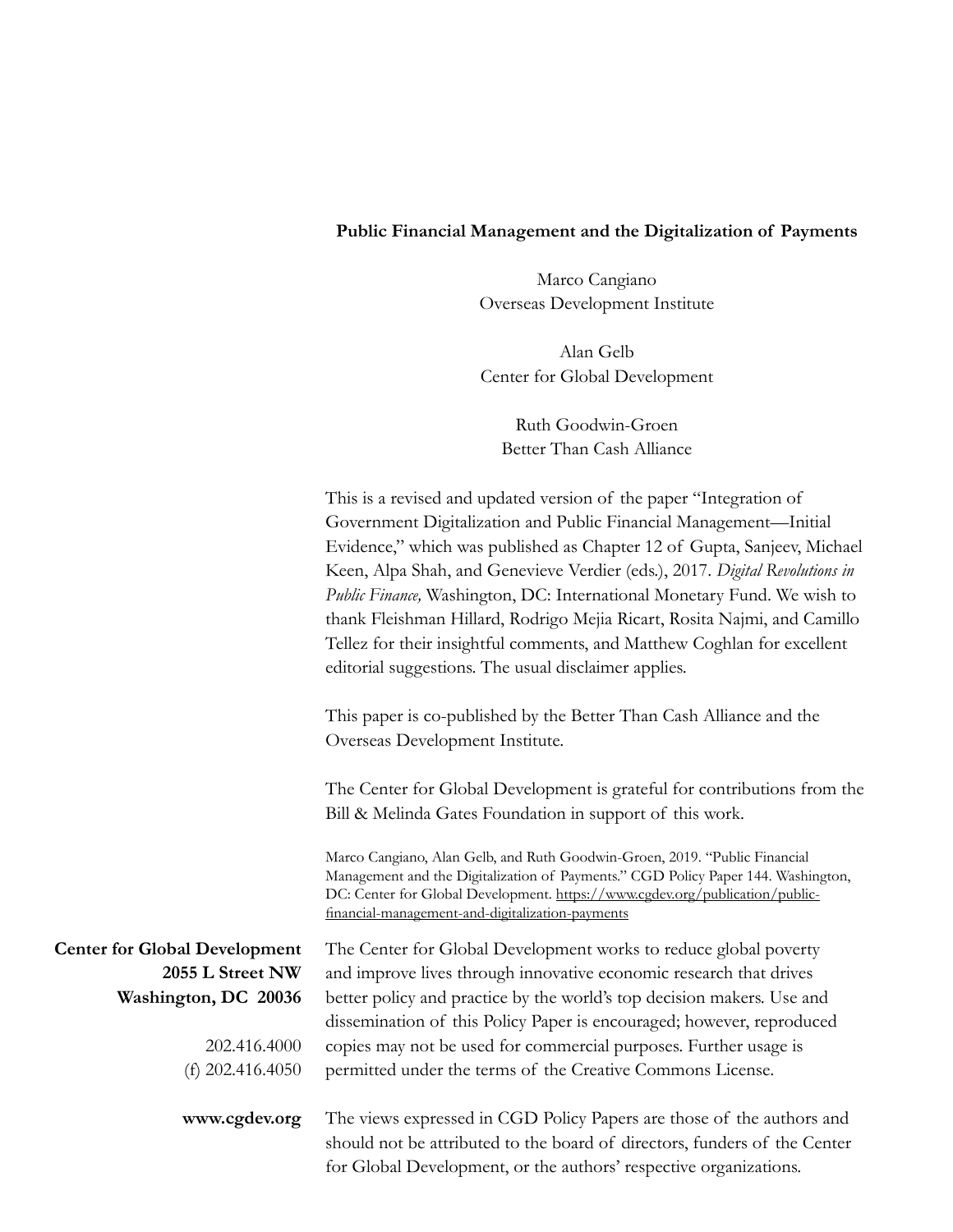# **Contents**

| 3. Digitalization and Public Financial Management: Complementarity and Caution 5 |  |  |  |  |  |
|----------------------------------------------------------------------------------|--|--|--|--|--|
|                                                                                  |  |  |  |  |  |
|                                                                                  |  |  |  |  |  |
|                                                                                  |  |  |  |  |  |
|                                                                                  |  |  |  |  |  |
|                                                                                  |  |  |  |  |  |
|                                                                                  |  |  |  |  |  |
|                                                                                  |  |  |  |  |  |
| 5. Digitalization Challenges: What Can We Learn and Where Do We Go from Here? 18 |  |  |  |  |  |
|                                                                                  |  |  |  |  |  |
|                                                                                  |  |  |  |  |  |
|                                                                                  |  |  |  |  |  |
|                                                                                  |  |  |  |  |  |
|                                                                                  |  |  |  |  |  |
|                                                                                  |  |  |  |  |  |
|                                                                                  |  |  |  |  |  |
|                                                                                  |  |  |  |  |  |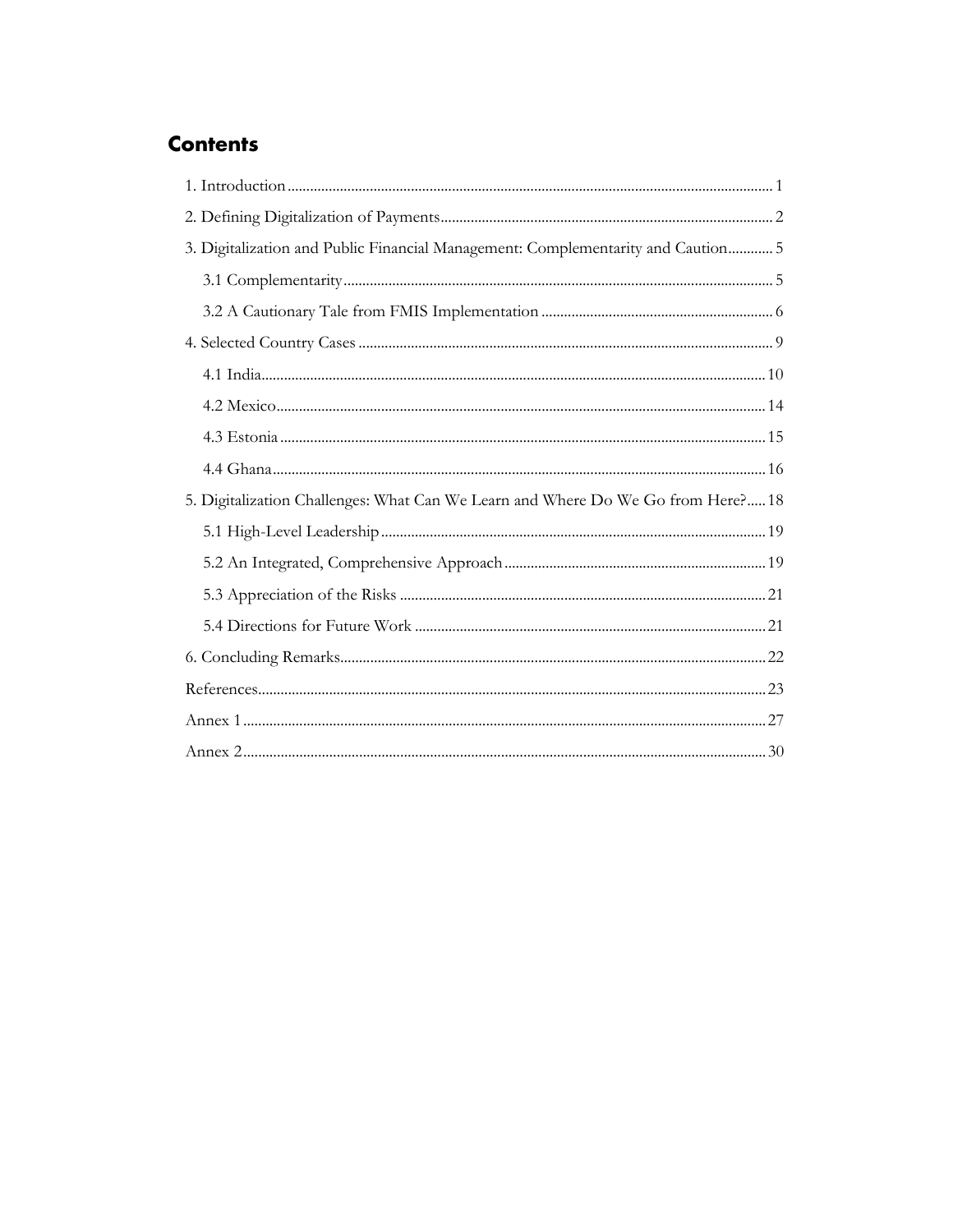# <span id="page-3-0"></span>**1. Introduction**

 $\overline{a}$ 

Payments are central to how governments transfer financial resources. But the way such payments are carried out has largely been peripheral to developments in public financial management (PFM) systems. This paper seeks to explain how digitalization of payments should be mainstreamed as part of functional PFM to improve the management of public resources, broaden reform goals, and help ensure that countries take a strategic approach to integrating digital technology into their operations.[1](#page-3-1) This implies a critical role for ministries of finance in coordinating a wide range of public and private institutions and actors.

Every year governments, the private sector, and development organizations make billions of dollars in cash payments in low-income and emerging-market economies. It is estimated that in 2014 more than one billion people were receiving government transfers and other payments, and that the developing countries on average operated some 20 social safety net programs at an annual cost of 1.6 percent of GDP (World Bank, 2015). Including transfers, subsidies, payroll, and pension payments, public payments to individuals typically represent 12 percent of GDP in developing countries and often far more.

A growing body of data and experience shows that shifting from cash to electronic payments provides more security for recipients, especially women, greater efficiency and accuracy in reaching the financially excluded, and a broader range of financial services. It can also save very significant time and human resources that can be then used for more productive purposes, supporting overall economic productivity.

By digitalizing payments, governments aim mainly to foster an inclusive economy.[2](#page-3-2) The Group of Twenty (G20) has well defined the benefits for governments, including enhanced transparency and accountability and cost savings. The transparency of payments under digitalization can enhance accountability between governments and citizens, more clearly linking the services governments provide and taxes levied and paid (Pillai, 2016). In addition, the opportunity for driving financial inclusion through the general digitalization of payments has been shown to benefit households (Suri & Jack, 2017, for Kenya) and entire economies.<sup>[3](#page-3-3)</sup>

<span id="page-3-1"></span><sup>1</sup> While often used interchangeably, digitization and digitalization refer to two different concepts: the former refers to the storage of information in digital form; the latter to the integration of digital technologies into broader systems, such as PFM (see the introductory chapter in Gupta et al., 2017)). This paper uses the latter term to connote the integration of digital technologies into payments systems.

<span id="page-3-2"></span><sup>2</sup> Digitalization of payments may be a key element of a government's broader digital economy initiatives. Open data portals, which provide open access to government data online (OECD, 2016), are another digital government initiative. While neither initiative is synonymous with a digital economy, they are both helping build a basis for it.

<span id="page-3-3"></span><sup>3</sup> According to IMF Managing Director Christine Lagarde: "Greater financial inclusion has tangible economic benefits, such as higher GDP growth and lower income inequality. By providing access to accounts, credit, infrastructure, women and low-income users, financial inclusion helps make growth more inclusive." (Lagarde, 2016).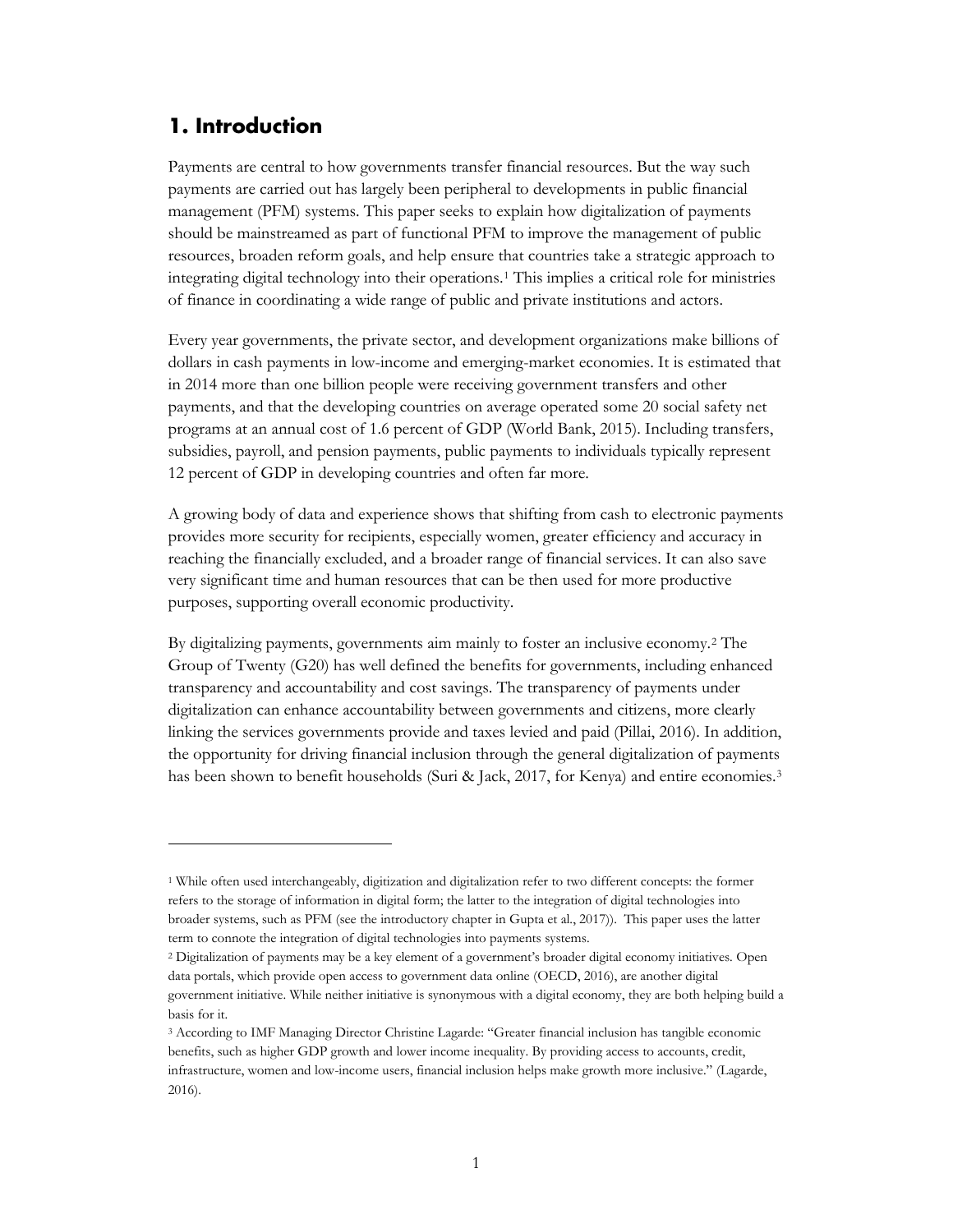Despite rapid progress in the technology for digitalizing payments, and noteworthy leadership from governments such as China and Mexico, policymakers in other economies, either emerging or even advanced ones, have been slower to embrace it. This is in part because a coherent and tailored framework to manage this shift has been lacking, as the Better Than Cash Alliance (BTCA) noted in a 2016 report reviewing the experience of digitalization in 25 countries (Janis & Shah, 2016).[4](#page-4-1) Without a broad and cohesive framework to guide implementation, governments and businesses in some instances have struggled to leverage the experiences and learnings of other markets and other players. The BTCA report thus identifies ten "accelerators" to implement digital payments effectively across an economy.[5](#page-4-2) Of particular relevance for this paper is the digitalization of government payments and receipts.[6](#page-4-3)

At the G20 2016 Hangzhou Summit, leaders endorsed eight High Level Principles for Digital Financial Inclusion. These included a recommendation to provide incentives to digitalize all payments to and from governments, where feasible (GPFI, 2016a,b). So far, however, digitalization has been pursued, and largely implemented, outside the complex network of systems and processes that constitute the emerging architecture of PFM (Cangiano et al., 2013).

This paper seeks to explains why digitalization of payments should become an integral component of any modern PFM system. It first defines digitalization of payments and notes its main objectives. It then considers how digitalization and PFM are—or should be complementary. The paper then offers a cautionary example of the challenges of developing a financial management information system (FMIS), demonstrating that technology alone cannot be a solution by itself, and presents case studies from Estonia, Ghana, India, and Mexico. Though varied, the cases show that successful digitalization of payments and PFM bring significant benefits; however, the transition often faces opposition from entrenched interests. The final section of this paper sets out some important lessons and directions for future research.

# <span id="page-4-0"></span>**2. Defining Digitalization of Payments**

 $\overline{a}$ 

Governments, businesses and international organizations distribute and receive vast sums in cash payments in payrolls, benefits, pensions, social programs, humanitarian aid, fines, fees, taxes, and other payments. With mobile phone usage growing rapidly—reaching some five

<span id="page-4-1"></span><sup>4</sup> The BTCA was launched in 2012 in response to public and private sector demand for more strategic advocacy, research, and guidance on digitalizing cash payments to accelerate the shift from cash to electronic payments. It is funded by the Bill & Melinda Gates Foundation, Citi, MasterCard, Omidyar Network, United States Agency for International Development, and Visa. The BTCA is an Implementing Partner of the G20 Global Partnership for Financial Inclusion, working closely with the Markets and Payments Systems Subgroup. Its Secretariat sits within the UN Capital Development Fund.

<span id="page-4-2"></span><sup>5</sup> Transaction volumes in the 25 countries grew an average of 32 percent annually over the past decade.

<span id="page-4-3"></span><sup>6</sup> Relevant literature classifies these financial flows as government-to-person (G2P), government-to-business (G2B), and vice versa (P2G and B2G).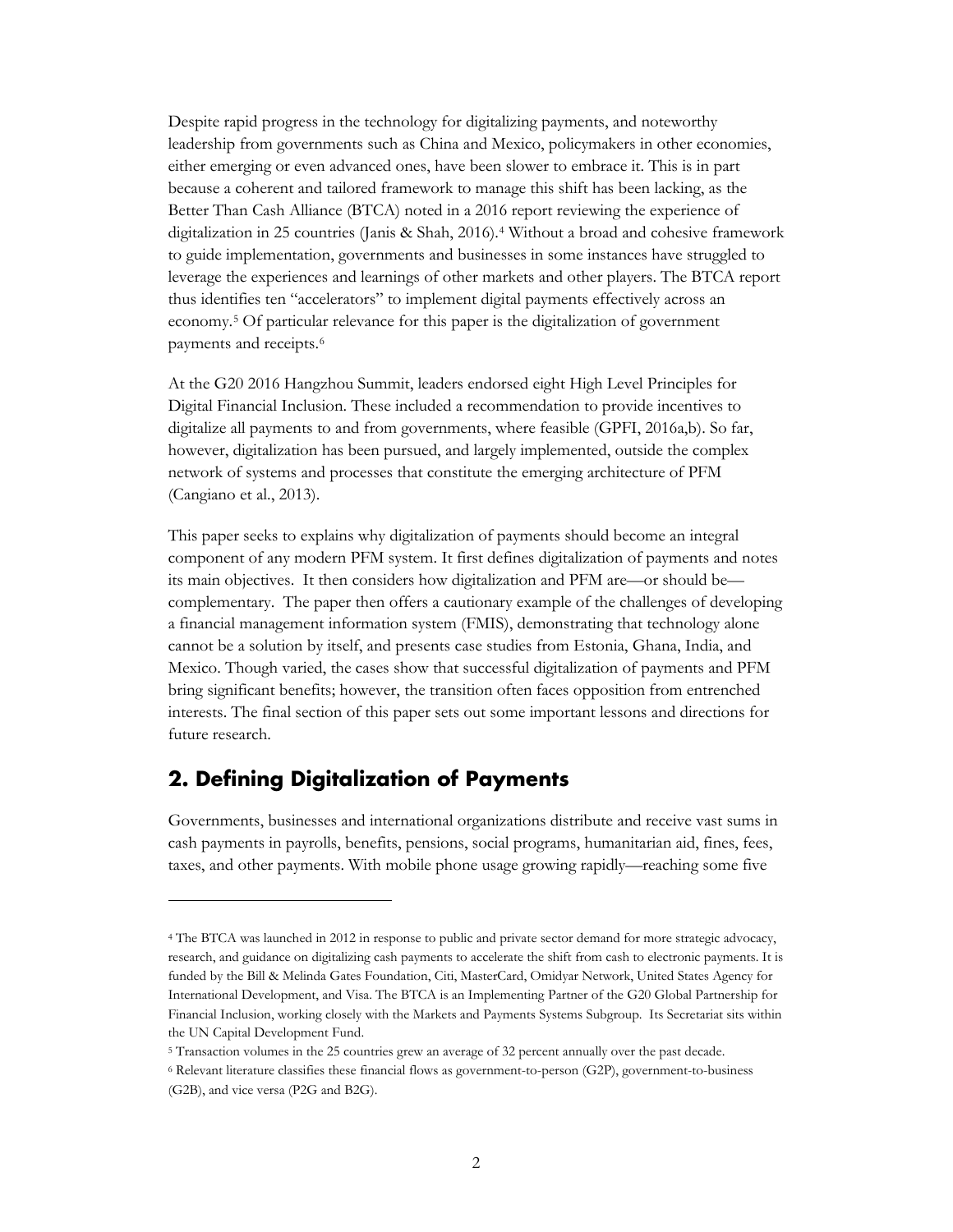billion unique users in 2017—and innovative payment options also expanding quickly, opportunities to digitalize such payments is expanding at a similarly rapid rate.[7](#page-5-0)

Digitalization of payments involves the shifting of paper-based payments—that is, cash and checks—to some form of electronic or digital payment (BTCA, 2012). Box 1 presents the definition and classification of electronic or digital payments adopted by the Bank of International Settlements' Committee on Payments and Markets Infrastructure (CPMI).

#### **Box 1. Electronic Payment Instruments: Definition and Classification**

The Bank for International Settlements' Committee on Payments and Market Infrastructures promotes the safety and efficiency of payments, clearing, settlement, and related arrangements for financial stability and the wider economy. CPMI (2015, page 12, paragraph 46) recognizes that "payment services providers include banks and other deposit-taking institutions, as well as specialized entities such as money-transfer operators and e-money issuers." It classifies electronic payment instruments in three broad categories:

- Electronic-funds-transfer-based instruments: These are direct (that is, account-to-account) credit transfers and direct debit transfers. As account-to-account payments, these instruments can be processed fully electronically.
- Payment-card-based instruments: These include credit, charge, and debit card payments, and typically still involve a plastic card. With few exceptions, payments with cards are initiated, authorized, authenticated, cleared, and settled fully electronically.
- Electronic-money-based instruments: In general terms, these e-money instruments involve the payer maintaining a prefunded transaction account with a payment service provider (PSP), often a nonbank. Specific products include online money when the payment instruction is initiated by internet, mobile money when by mobile phone, and prepaid cards.

The definition of digitalization of payments in Box 1—in essence, digital access to and use of formal financial services—shares key foundational features with an FMIS, which is typically defined as "an information system that tracks financial events and summarizes financial information."[8](#page-5-1) However, it should be noted that core FMISs may or may not

<span id="page-5-0"></span><sup>7</sup> In the first quarter of 2000 there were 467 million unique mobile phone subscribers (7.7 percent of the global population). By the same quarter of 2017, there were 4.97 billion unique subscribers (66.3 percent of the global population), representing 15 percent annualized growth over that period (GSMA, 2017). In 1995, 1.6 mobile subscriptions existed for every 100 people in the world. By 2015, that number had reached 98.3 (23 percent annual growth), and today there are more mobile subscriptions than there are people in the world (International Telecommunication Union through World Bank, World Development Indicators). Compared to growth in ownership of mobile phones, the International Telecommunication Union estimates the number of internet users per 100 people increased from 0.8 in 1995 to 43.8 in 2015.

<span id="page-5-1"></span><sup>8</sup> Diamond and Khemani (2005) define an FMIS as the "computerization of public expenditure management processes including budget formulation, budget execution, and accounting with the help of a fully integrated system for financial management of the line ministries (LMs) and other spending agencies. The full system should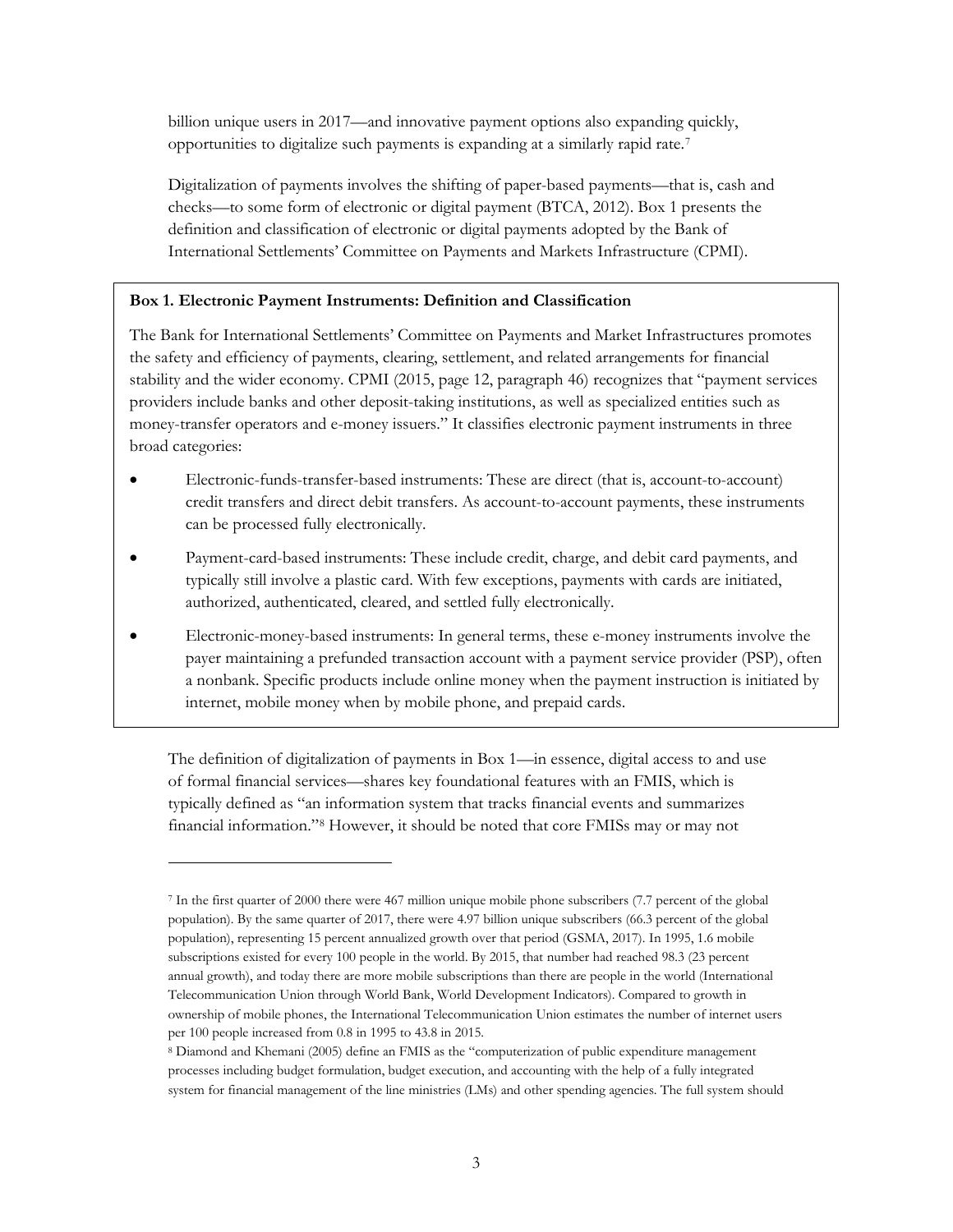include payment/transfer (including tax collection) functions.[9](#page-6-0) Whether digitalization should precede full development of an FMIS remains an open question. Certainly both digitalization and information technology infrastructure are necessary elements of the emerging PFM architecture.

Table 1 below provides a framework for the multiple types of payers and payees. It includes payments from governments to businesses and individuals as well as between government agencies and from businesses and individuals to governments.

|       |                          | Payee                                       |                                                      |                                                |  |  |  |
|-------|--------------------------|---------------------------------------------|------------------------------------------------------|------------------------------------------------|--|--|--|
|       |                          | Government                                  | <b>Business</b>                                      | Person                                         |  |  |  |
| Payer | Government               | G2G<br>Budgetary<br>allocations,<br>funding | G2B<br>Grants, payments<br>for goods and<br>services | G2P<br>Welfare programs,<br>salaries, pensions |  |  |  |
|       | <b>Business</b>          | B2G<br>Taxes, fees for<br>licenses          | B2B<br>Payments for goods<br>and services            | B2P<br>Salaries and benefits                   |  |  |  |
|       | Person                   | P2G<br>Taxes, utilities                     | P2B<br>Purchases                                     | P2P<br>Remittances, gifts                      |  |  |  |
|       | Development<br>Community | D2G<br><b>Taxes</b>                         | D2B<br>Payments for goods<br>and services            | D2P<br>Cash transfers                          |  |  |  |

**Table 1. Payment Grid: Types of Payments by Payer and Payee**

Source: Better Than Cash Alliance (BTCA, 2012).

 $\overline{a}$ 

Note:  $G =$  government,  $B =$  business (nonfinancial private sector),  $P =$  person.  $D =$  development community partner. For further explanation of the payment grid, see BTCA (2012).

also secure integration and communication with other relevant information systems." They also clarify that "because of the integration requirement, the FMIS is commonly characterized as an integrated financial management information system. Unfortunately, using the term "integrated financial management information system" can sometimes be erroneously interpreted as describing a system that can capture all the functional processes, and the relevant financial flows, within public expenditure management."

<span id="page-6-0"></span><sup>9</sup> Indeed, much of the most authoritative literature on the subject (e.g., Diamond & Khemani, 2005; Khan & Pessoa, 2010; Dener, Watkins, & Dorotinski, 2011; Dorotinski & Watkins, 2013; and Una & Pimenta, 2016) makes a distinction between "core" modules (such as general ledger, budgetary accounting, accounts payable and receivable) and "noncore" modules (such as payroll, procurement, project ledger, and asset registry). Actual payment or transfer functions thus may be considered outside of the core FMIS modules.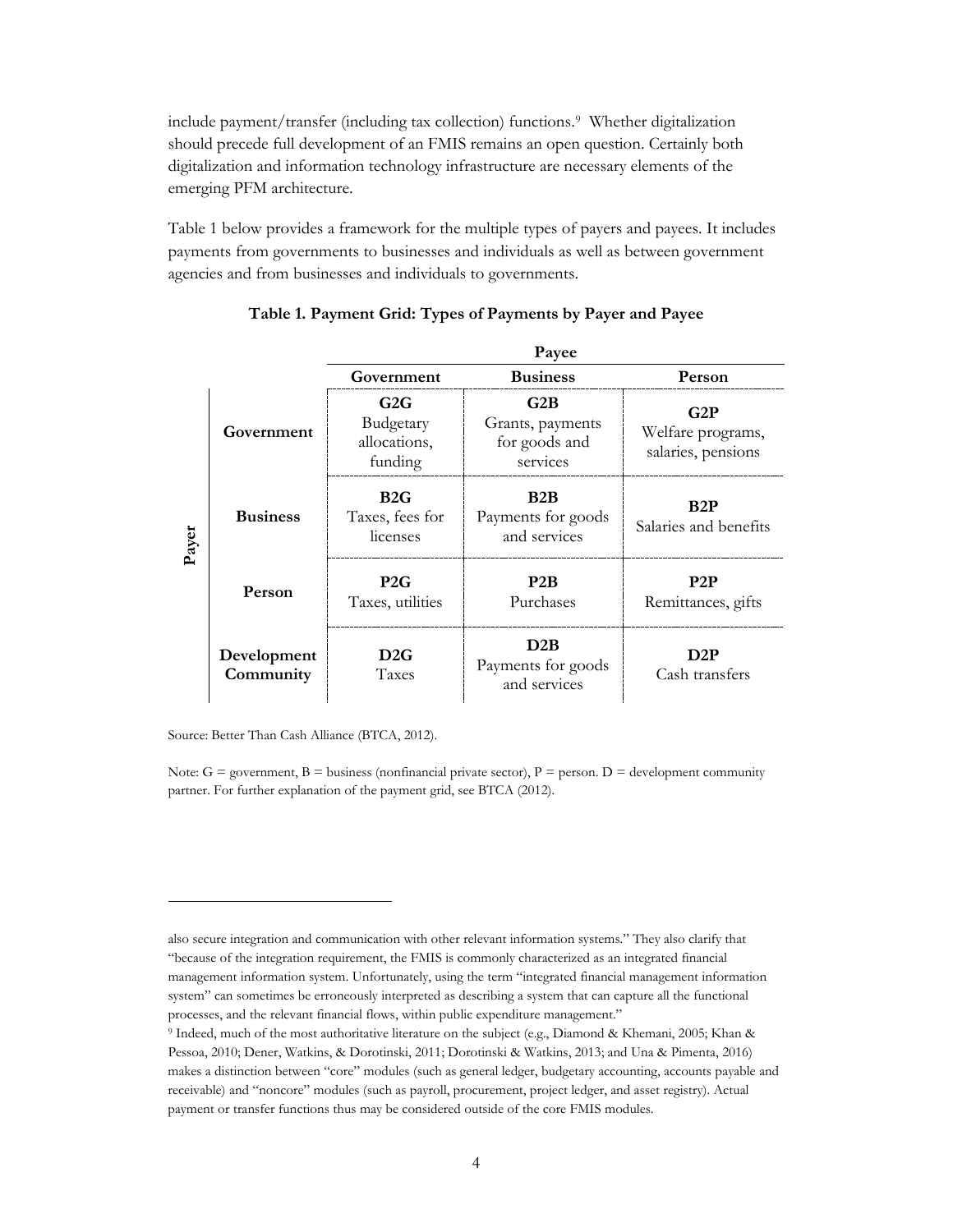# <span id="page-7-0"></span>**3. Digitalization and Public Financial Management: Complementarity and Caution**

#### <span id="page-7-1"></span>**3.1 Complementarity**

 $\overline{a}$ 

In general, PFM "relates to the way governments manage public resources (both revenue and expenditure) and the immediate and medium-to-long-term impact of such resources on the economy or society. As such, PFM has to do with both process (how governments manage) and results (short, medium, and long-term implications of financial flows)" (Andrews et al., 2013). While ideally PFM should be an integrated unified system, it is often a set of systems managed in parallel, often giving rise to fragmentation with resulting inefficiencies. There is thus no consensus on how to define more precisely PFM, as discussed in Annex 1 of this paper, or about its objectives, or its desirable features.

Surprisingly, the way payments are processed is often overlooked in existing PFM literature—the word "digitalization" is rarely used. This is despite the benefits of digitalizing government payments in terms of transparency, accountability noted earlier and its cost savings being widely documented, including by the World Bank in its 2012 *Guidelines on Government Payments (*Cirasino et al., 2012*),* and more recently by the G20 (Klapper, 2014).

Crucially, digitalization of payments—when integrated into PFM systems—can help realize the full potential gains in effectiveness and functionality these systems can offer. Digitalization substantially strengthens core PFM functions: making regular and timely payments, reaching the correct beneficiaries, improving accounting and reporting, and strengthening accountability by providing a more reliable audit trail. Digitalization also enhances the quality of information on fiscal developments.[10](#page-7-2) Other direct benefits for PFM include expediting in-year budget execution reports, providing more timely information on governments' cash positions, thus enhancing cash management functions, and better reconciliation between fiscal transactions, such as transfers, and corresponding recording in the government relevant bank accounts.

Digitalization of G2P and P2G payments also offers other indirect PFM benefits. It can help support a digital financial infrastructure for private transactions that minimizes the use of cash. This can help reduce the size of shadow economies and hence opportunities for tax evasion (Rogoff, 2016). The same infrastructure can help shift remittances away from informal money transfer mechanisms, helping address leakages in balance of payment transactions, thus closing off another avenue for tax evasion. Increasing digital P2P remittances between identified participants also strengthens compliance with the

<span id="page-7-2"></span><sup>10</sup> Quality of fiscal information is at the core of fiscal transparency. In reformulating its 2014 Fiscal Transparency Code, the IMF defines this quality as the comprehensiveness, clarity, reliability, timeliness, and relevance of public reporting on the past, present, and future state of public finances.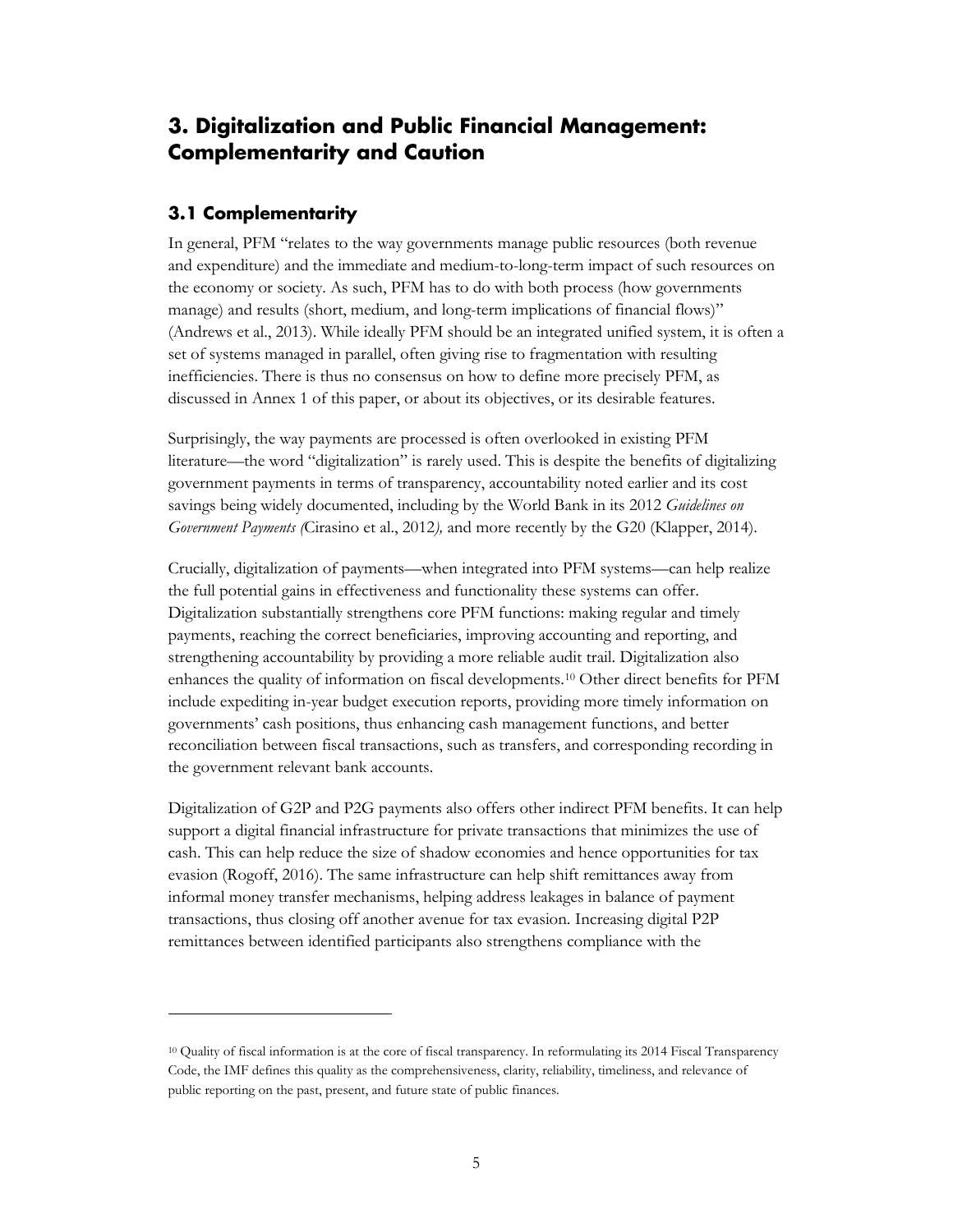recommendations of the Financial Action Task Force,<sup>[11](#page-8-1)</sup> and diminshes the likelihood of "derisking" by correspondent banks—that is, withdrawal of banking relationships in response to perceived risks of sanctions for violating anti-money laundering and financing of terrorism regulations[.12](#page-8-2) 

Country experiences show different possible digitalization pathways. It can be encouraged by initiatives to digitalize government payments and receipts, as has been the case in India. Digitalization can also emerge from private sector initiatives to digitalize P2P payments, as has been seen in Kenya, Tanzania, and Bangladesh. However, the overwhelming weight of experience shows that only through coordination across the public and private sectors can the benefits of digitalization be maximized. This requires governments to recognize the complementarity between digitalization and PFM and to demonstrate leadership in integrating public and private digitalization pathways to better serve financial management objectives.

#### <span id="page-8-0"></span>**3.2 A Cautionary Tale from FMIS Implementation**

Whereas digitalization is still a relatively new concept that remains underutilized by many governments, FMISs have existed for many years. There is thus a growing body of evidence pointing to a mixed record of their success in helping strengthen PFM systems for the reasons discussed below.

#### **3.2.1 Experience to Date**

 $\overline{a}$ 

In a recent review of World Bank experience with implementing FMISs, Hashim and Piatti-Fünfkirchen (2018) propose several recommendations and prerequisites for successful FMIS project implementation. The recommendations point to the strong desirability of: identifying government needs; developing customized solutions; and strengthening institutional capacity.[13](#page-8-3) Prerequisites include: the existence of some of the basic components of a modern PFM system; improvement of budget classification; development of a unified chart of accounts integrated with budget classification; improvement of treasury single-account

<span id="page-8-1"></span><sup>11</sup> The Financial Action Task Force (FATF) is an inter-governmental body established in 1989 by the Ministers of its Member jurisdictions. It sets standards and promotes effective implementation of legal, regulatory, and operational measures for combating money laundering, terrorist financing and other related threats to the integrity of the international financial system. The FATF is a "policymaking body" that works to generate the necessary political will to bring about national legislative and regulatory reforms in these areas. The FATF currently comprises thirty-six member jurisdictions and two regional organisations, representing most major financial centers in all parts of the globe.

<span id="page-8-2"></span><sup>12</sup> Center for Global Development, 2015.

<span id="page-8-3"></span><sup>13</sup> More technical aspects that can be used in FMIS projects to improve the reliability, cost-effectiveness, and accountability of information systems also include: using Electronic Payment Systems (EPS) for all government payments; benefiting from digital/electronic signatures for all financial transactions; and electronic records management.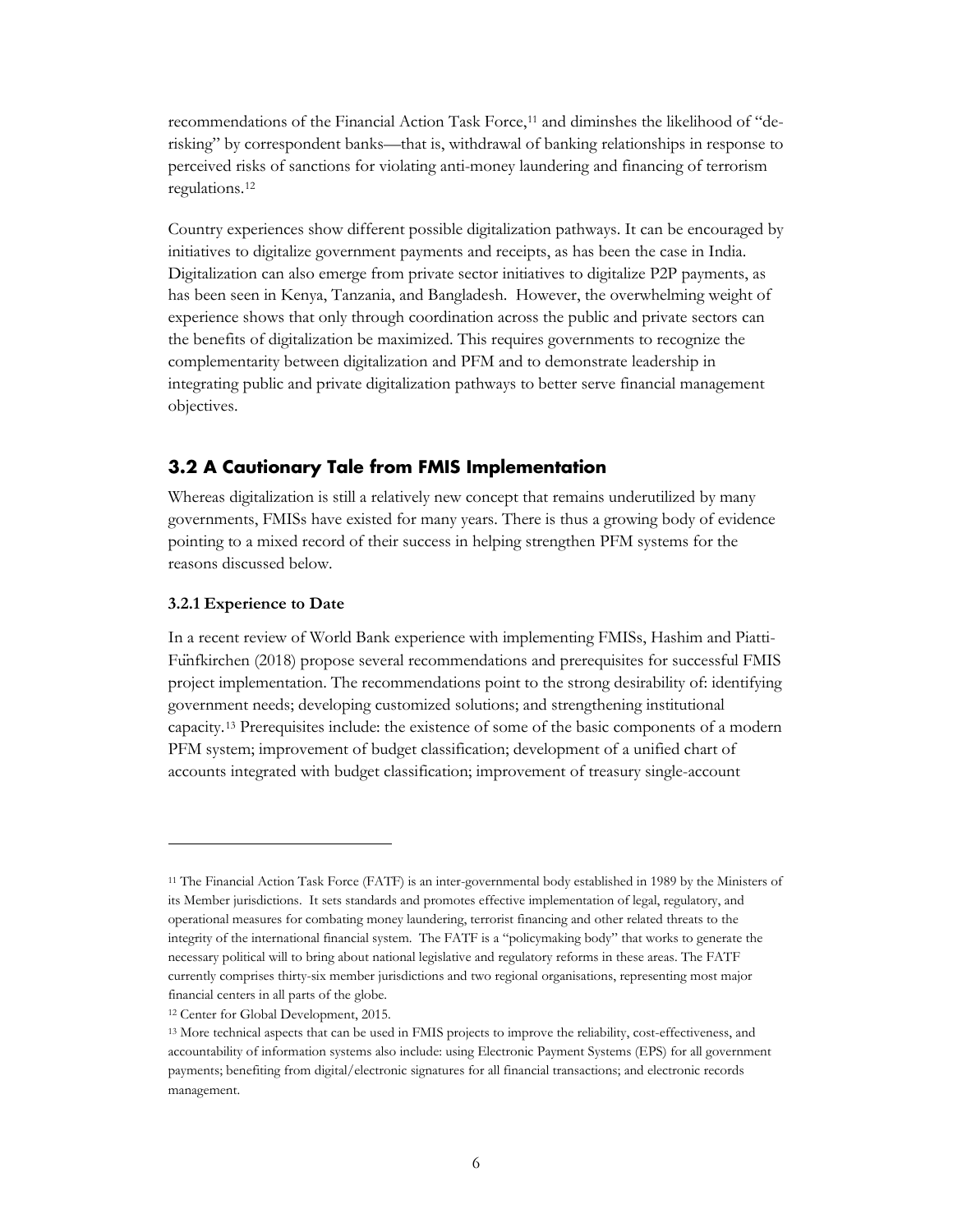operations; development of commitment control and monitoring mechanisms; and establishment of cash management functions.[14](#page-9-0)

The list of prerequisites, however, provides little clarity around the terms "improvement" or "development." Furthermore, it is inconsistent with the reality in most low-income countries where FMIS projects have been implemented in the absence of most—in some instance all—of these prerequisites, as clearly mentioned later on in the same study in pointing to "the significantly higher failure rate for projects in Africa." Diamond and Khemani stress lack of ownership of FMIS as among the most frequent challenges. They also note that "establishing an FMIS should not be viewed as merely computerizing existing procedures."[15](#page-9-1) This often reflects the lack of a unitary vision of governments' priorities and objectives within the overarching PFM architecture.

#### **3.2.2 A Unified PFM Architecture**

 $\overline{a}$ 

FMISs have generally fallen short of expectations in part because they have been increasingly seen as a silver bullet solution to governments' PFM shortfalls. Governments—not just in low-income environments—are frequently hampered by incomplete information when deciding between conflicting objectives with limited financial resources.<sup>[16](#page-9-2)</sup> As a result, FMISs have tended to evolve into an IT-driven solution in search of a problem — a risk flagged by Khan and Pessoa (2010) in their IMF technical note—rather than the other way around. As such, they have often been conceived and developed as a way to speed up information flows with the aim of improving transparency and hence accountability. Unfortunately, experience both in the private and public sectors shows that faster processing of obsolete procedures has resulted in more dysfunction rather than the expected effiency gains and transparency goals.

Successfully developing and implementing an FMIS requires a unified vision of the whole PFM architecture. But first and foremost, there is the need to re-state the objectives a government wishes to pursue, as well as the essential functions that seeks to perform, so that these objectives are achieved efficiently and effectively. Re-shaping the government's processes and procedures and their internal and external incentive mechanisms (including procedural as well as numerical rules) so as to modify behaviors, should follow a

<span id="page-9-0"></span><sup>14</sup> By budget classification, it is usually meant as the manner in which the budget is articulated, approved, executed, and reported. The chart of accounts is a tool that allows governments classifying, recording, and reporting information on financial plans and transactions in a systematic and consistent way, much like a private sector business. The treasury single account is an arrangement for consolidating and managing governments' cash resources, thus minimizing borrowing costs, in countries with fragmented government banking arrangements. Finally, commitment means an obligation to effect a future payment subject to the fulfillment of certain conditions (contractual or otherwise).

<span id="page-9-1"></span><sup>15</sup> As Diamond and Khemani point out (2005), it is worth noting that "computerization promotes two kinds of reform: efficiency reforms that accelerate the operation of existing procedures and effectiveness reforms that change existing procedures … and that the real payoff from IT is when it makes organizations more effective, not simply more efficient."

<span id="page-9-2"></span><sup>16</sup> See, for instance, IMF (2012) on the quality of information available to countries entering the global financial crisis.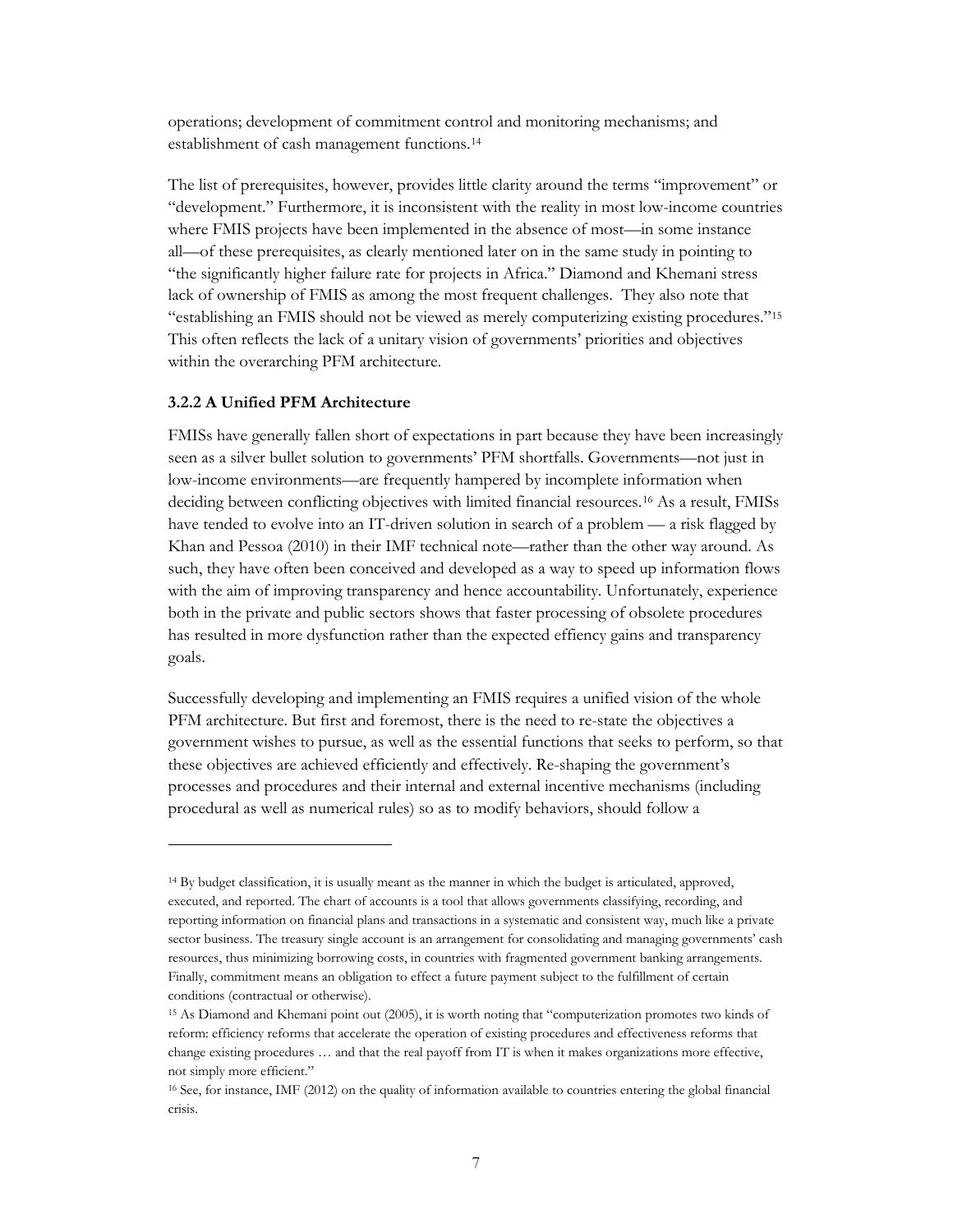government's overarching objectives. This is of course easier in theory than in practice, and indeed in reality is rarely done. As a result, governments often confuse ends with means, processes with objectives, and procedures with functions. FMISs tend to follow a similar path; without due attention and caution, the ongoing digitalization agenda is at risk of similar shortcomings as well.

Governments have been shaped historically, culturally, and politically across often poorly coordinated layers, and often operate in a fragmented fashion. Citizens are simultaneously beneficiaries of the government's social objectives as well as payers of a range of taxes or fees. The relationship between the government and the individual is therefore regulated via complex legislative frameworks; various identifiers, such as social security and taxpayers numbers; and an endless number of procedures. The position of individuals—and their families—in relation to the many ways a government affects their lives is very difficult to ascertain. On the one hand, this adds to individuals' compliance costs; on the other, it can lead to inefficiencies and abuses of position. Only a unified view of the PFM system and how it can supports governments' objectives can overcome these difficulties. The persistence of expenditure arrears and "ghost" workers in countries such as Ghana and Malawi, where FMISs have been "satisfactorily" adopted according to the World Bank review, is a case in point. Annex 2 illustrates the limits of a fragmented and technologydriven approach in the case of Malawi.

#### **3.2.3 Additional Cautionary Lessons**

Digitalizing payments has to proceed in a way that acknowledges the lessons of FMIS implementation discussed in the previous section—identifying government needs; developing customized solutions; strengthening institutional capacity; and developing a unified view not only of the PFM system but also of the complex financial relations between governments and individuals. Diamond and Khemani (2015) find that computerization can promote two kinds of reforms: efficiency reforms that accelerate the operation of existing procedures, and effectiveness reforms that change procedures resulting in higher overall impact. The benefits of information technology are maximized when it makes organizations more effective, not simply more efficient.

Experiences in Malawi also show that digitalization should not be IT- or donor-driven. Rather, to realize its potential to boost effectiveness, digitalization should focus on functionalities that can address problems while keeping in mind medium-to-long-term policy goals. As Andrews (2013) argues, those managing digitalization should accept a certain degree of experimentation and that arises from within a given system. They should embrace learning by doing, and be prepared to develop capabilities in parallel with the proposed solutions. For example, they should accept the likely need for at least some cash transfers to continue in the face of challenging contextual factors (ODI 2016; Sturge, 2017), including limits to connectivity.

Another key lesson is to avoid developing "silos" in which different systems and IT infrastructures become an impediment to reconciling the *whole* relationship between the government and the individual. This has an important implication for digital payments as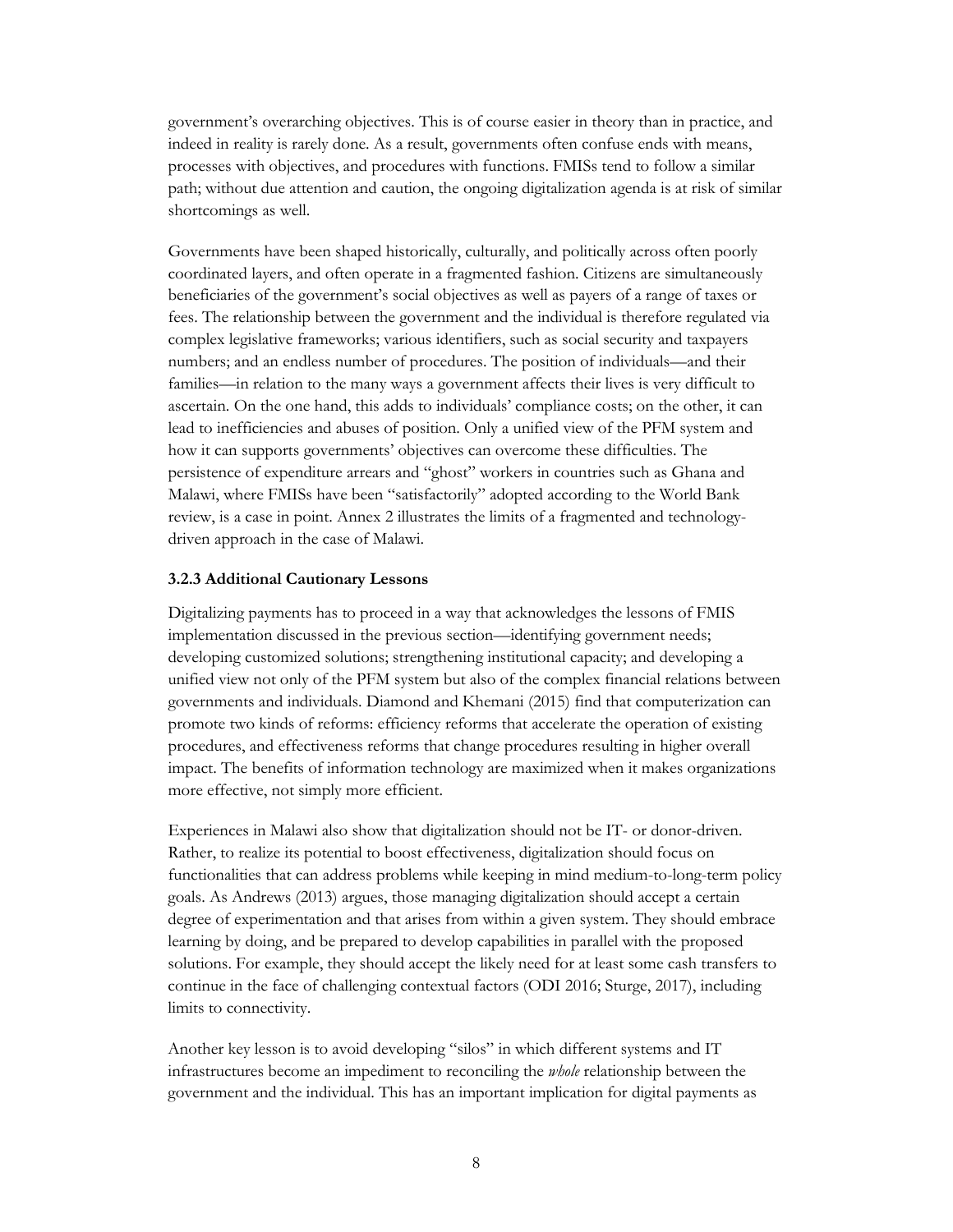both of its foundations—the ability to identify recipients and to make payments—are inherently multiple-use capabilities that cut across programs and sectors of public activity. It is therefore inefficient to approach digitalization through siloed payments solutions on an application-by-application basis.

Finally, very little work has been done on the costs and benefits of introducing large computerization systems. While these have delivered gains in many cases, they have also contributed to the waste of resources in others. This reinforces the importance of properly assessing expected efficiency and effectiveness gains from the beginning of digitalization efforts.

# <span id="page-11-0"></span>**4. Selected Country Cases**

The four country case studies described in this section illustrate how PFM and digitalization of government payments are indeed two sides of the same coin and point to factors that have helped determine their success. Table 2 summarizes the cases. Although each is different, they point to some common factors that the previous section identified as desirable for any digitalization project: identifying the problems and needs, developing tailored solutions, and strengthening institutional capacity. Perhaps most importantly, the cases also point to the way problems beyond the specific ambit of the existing PFM systems were addressed and how digitalization contributed to a unitary vision of government priorities and objectives.

The first case considered is India's fast-track digitalization approach combining the Aadhaar program and financial inclusion to drive both efficiency and effectiveness in delivering government benefits. The second is Mexico's long-term development of its "Single Treasury Account" and the digitalization of payments—developed at first in parallel before becoming aligned—and how this has improved efficiency and effectiveness and worked towards inclusion goals. With perhaps the most comprehensive digitalization of government services in the world, Estonia has seen improvements in public effectiveness as well as developing an approach to data privacy and protection that is of great interest for all countries moving towards digital governance. Ghana's efforts to standardize digital identification and shift away from a cash-based economy are still facing challenges, but ghost workers have largely been eliminated from public payrolls where the approach has been applied.

Together, these cases (across four continents) set out in Table 2 illustrate many common challenges in aligning PFM and digitalization. While believed to be substantial, the estimated savings from the initiatives are nonetheless indicative. They are not always grounded in rigorous analysis and are not comparable. Far more rigorous, comparable research is needed to understand the economic impact of digitalization, including in developing economies.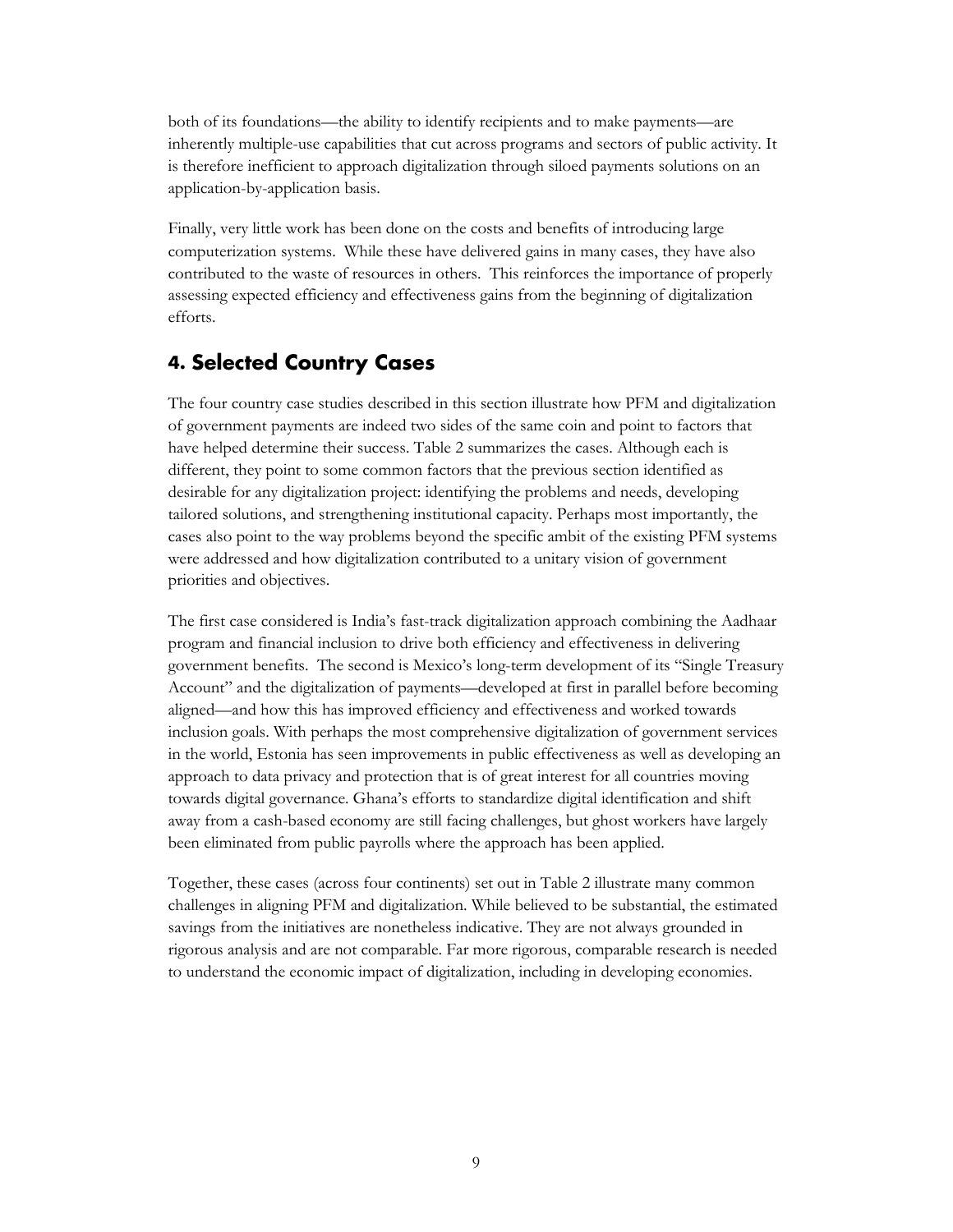| Country | Years               | <b>Main Objectives</b>                                                                                                 | <b>Main Reforms</b>                                                                                                                 | <b>Indications of Effect</b>                                                                                                                                                                                               | <b>Estimated</b><br><b>Savings</b>                                                                               |
|---------|---------------------|------------------------------------------------------------------------------------------------------------------------|-------------------------------------------------------------------------------------------------------------------------------------|----------------------------------------------------------------------------------------------------------------------------------------------------------------------------------------------------------------------------|------------------------------------------------------------------------------------------------------------------|
| India   | 2009-<br>ongoing    | Rationalize<br>subsidies, reduce<br>leakage and<br>corruption,<br>financial inclusion,<br>strengthen tax<br>collection | Unique digital<br>identification,<br>reforming subsidies<br>and transfers, e-<br>KYC, enhancing<br>payments and<br>interoperability | Over 1.1 billion enrolled in<br>Aadhaar, 280 million new<br>accounts, comprehensive<br>reform of liquefied petroleum<br>gas subsidies, rollout of<br>subsidy and payment reforms<br>across states, service<br>improvements | \$7 billion<br>claimed over 2.5<br>years up to<br>March 2017                                                     |
| Mexico  | $2007 -$<br>ongoing | Transparency,<br>cost savings,<br>modern PFM<br>system, financial<br>inclusion                                         | Single Treasury<br>Account, digital<br>payments, measures<br>to encourage<br>financial inclusion<br>including tiered<br><b>KYC</b>  | Payments now through single<br>Treasury account and digital at<br>Federal level                                                                                                                                            | \$1.27 billion per<br>year                                                                                       |
| Estonia | $2001 -$<br>ongoing | Efficient<br>government,<br>digital platform<br>for private<br>economy, data<br>protection                             | Unique<br>identification, digital<br>data framework (X-<br>road): regulatory<br>regime for digital<br>society                       | Unique e-identity, X-Road<br>connects 170 public sector<br>databases for over 1,500<br>public and private services,<br>98% digital tax filing.                                                                             | Savings from<br>almost universal<br>digital services;<br>citizen and<br>government<br>time, perhaps<br>2% of GDP |
| Ghana   | 2008-<br>ongoing    | Eliminating ghost<br>workers, financial<br>inclusion,<br>improving tax<br>collection                                   | Unique identities,<br>public wage<br>payments through<br>e-Zwich, smartcards                                                        | Increasing use of e-Zwich to<br>deliver payments, elimination<br>of 40% of public payroll<br>where applied.                                                                                                                | \$35 million per<br>year from one<br>application                                                                 |

#### **Table 2. Summary of Country Cases**

#### <span id="page-12-0"></span>**4.1 India**

In 2009, India created the Unique Identification Authority of India with the mandate to issue a unique identifying number, the Aadhaar, to every resident. Aadhaar was introduced, together with digital payments, as part of an ambitious project to shift the country toward an inclusive digital economy, with a strong initial focus on reforming and rationalizing a massive array of subsidy and payments schemes. Together these accounted for some \$60 billion in annual public expenditures, with studies suggesting huge leakage and diversion in many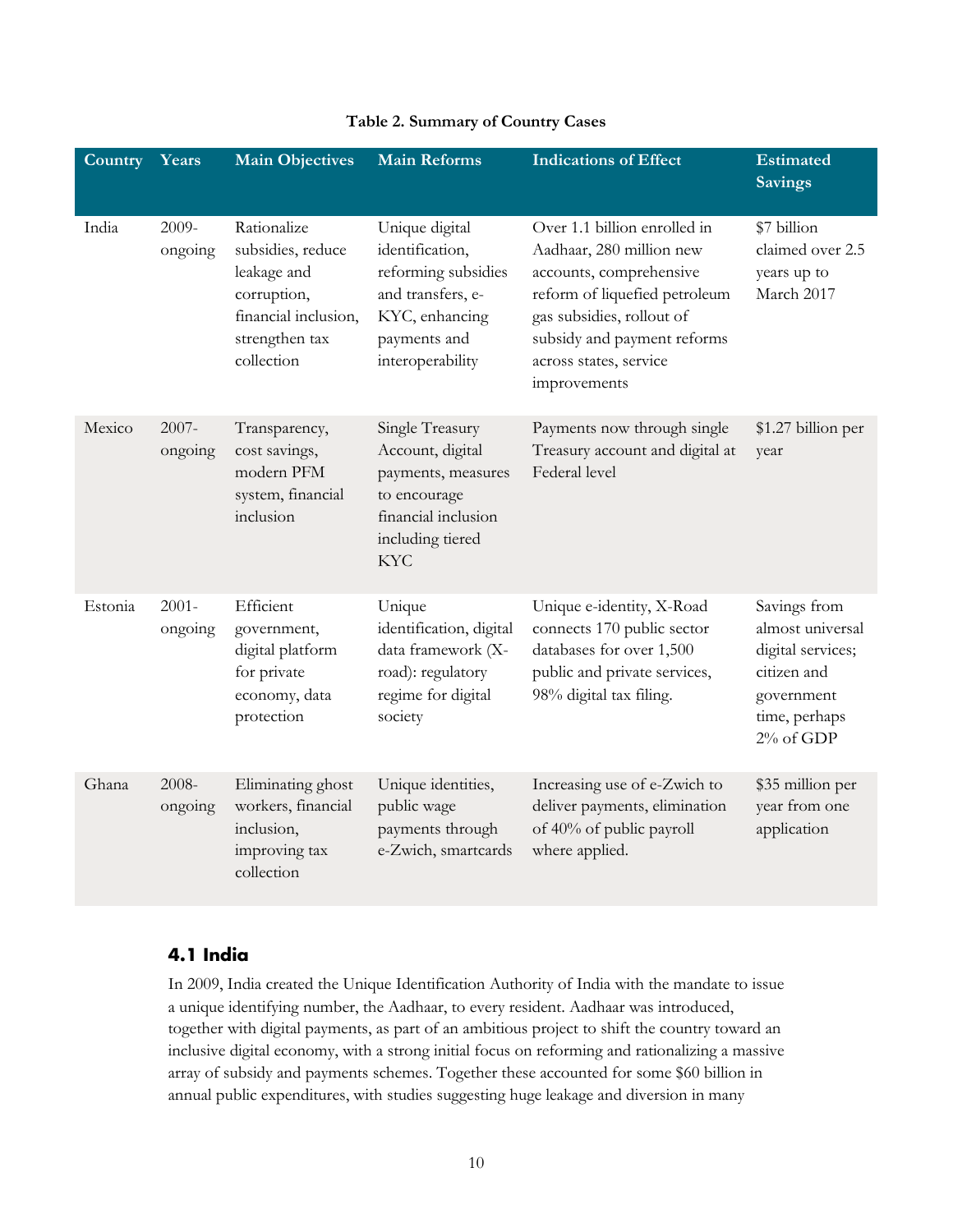programs. By early 2017, enrollment had topped 1.1 billion; it now includes almost all adults and is being extended to children. Aadhaar relies on digital technology and biometrics to uniquely identify people and to enable them to authenticate themselves for transactions. The largest identity management program in the world, it is also a platform for a number of related digital services.[17](#page-13-0)

The strategy involves linking subsidies and benefits to identified individuals, paying benefits and transfers through financial accounts, and then enabling additional financial services to encourage their use. The so-called JAM strategy links (1) financial accounts under the Pradhan Mantri Jan Dhan Yojana program,[18](#page-13-1) (hence the J from Jan) (2) Aadhaar (hence the A) and (3) a mobile number (the M). Digital identity and payments come together in several ways. Know-your-customer procedures based on Aadhaar (e-KYC) have drastically reduced the cost of gaining new bank customers and enabled the opening of almost 300 million accounts, most used to receive digital transfers. E-KYC has also helped expand mobile banking and create new payment banks, an essential step to increase the density of the payments infrastructure. In addition, with the Aadhaar Payments Bridge, G2P payments are easily made to any identified individual without having to key in the details of his or her account. Extending this further, the Aadhaar-Enabled Payments Service enables seamless P2P digital payments between any two accounts linked to Aadhaar numbers or the associated mobile numbers, even if they are with different banks. Use of this Unified Payments Interface (UPI)—a free retail payments switch provided by the National Payments Corporation of India—has been increasing rapidly, with a transactions volume of some 150 million payments per month by the end of 2017.

Partly because of the way in which Aadhaar was introduced— before defining its purpose and scope in legislation—there has been much debate on the appropriate scope of this digital system. While the recent Supreme Court judgment placed restrictions on the mandatory use of the Aadhaar outside the area of benefits, it endorsed its mandatory linkage to the tax Permanent Account Number (PAN), thus cementing a critical linkage between taxation and benefits administration.[19](#page-13-2)

A particularly interesting feature of the digitalization program is how it has been rolled out. While the Aadhaar itself and its associated services are central technology projects, individual states, and even some districts, have been free to adopt it in their own way, applying the technology toward problems and priorities they have identified. Reforms are moving forward rapidly in some areas but more slowly in others and may involve a good deal of experimentation and innovation in their implementation. In the most advanced states, reforms have been ongoing for five years or more; in the least advanced, they have barely gotten off the ground. Incentives exist to move forward at the state level, where

<span id="page-13-0"></span><sup>17</sup> This is only a brief treatment of Aadhaar, the associated India Stack, and the digitalization of programs and payments. For more detail, see ID Insight 2017 and 2018.

<span id="page-13-1"></span><sup>18</sup> See the Pradhan Mantri Jan Dhan Yojana website for more information: [https://pmjdy.gov.in/.](https://pmjdy.gov.in/)

<span id="page-13-2"></span><sup>19</sup> <https://indianexpress.com/article/india/aadhaar-verdict-full-text-judgment-supreme-court-order-5374794/>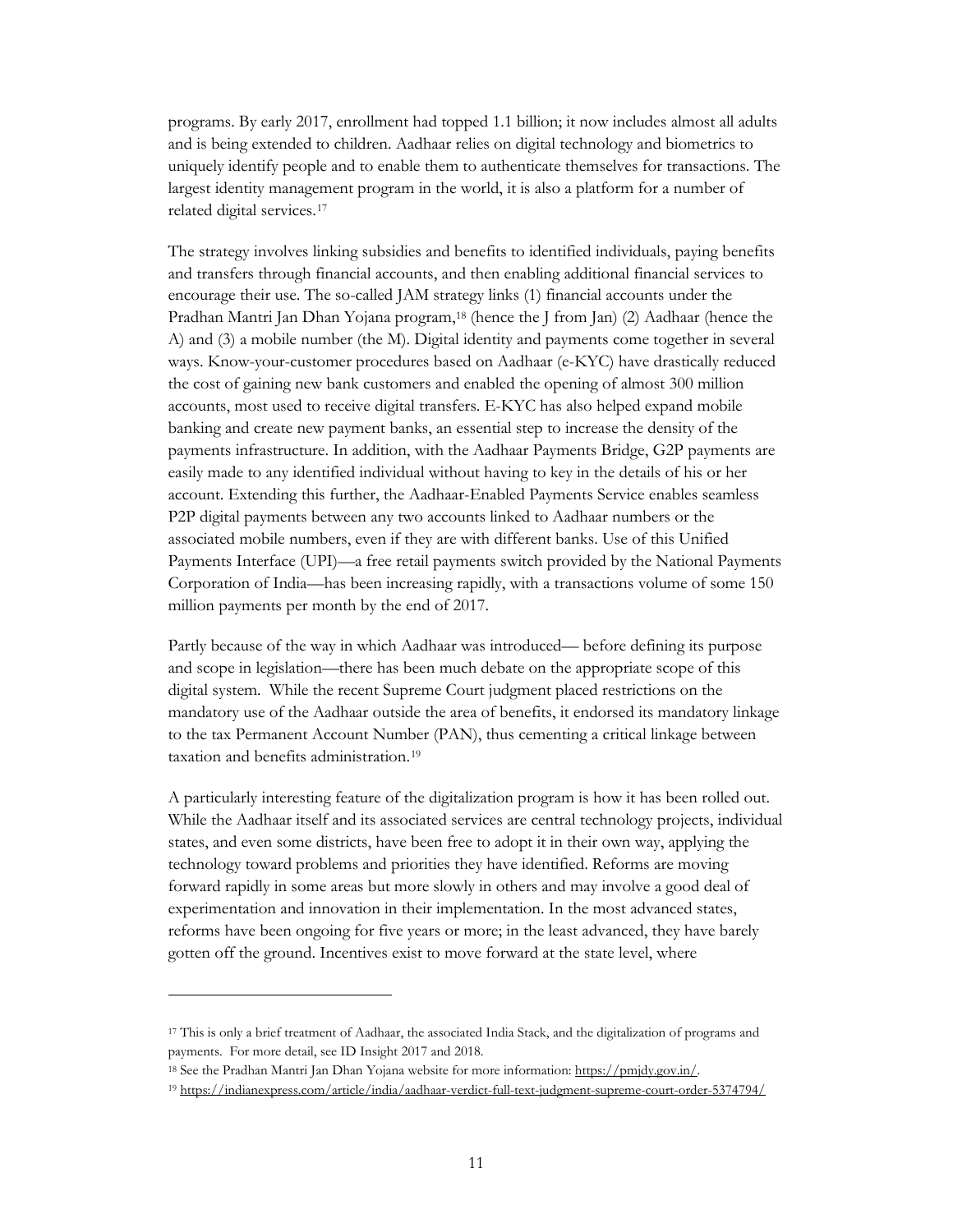discretionary spending power is increasing as more tax revenue is devolved to states, thanks to awards by the Fourteenth Finance Commission.[20](#page-14-0) States that save money by strengthening the administration of their social programs will therefore have more resources available for other purposes.

Krishna District, Andhra Pradesh, offers perhaps the most advanced example of these reforms. The subsidy, benefit, and pension systems have been digitalized, as has the supply chain for subsidized commodities provided through an extensive system of Fair Price Shops—a public system to distribute rations to the poor. This enables real-time monitoring of payments and subsidies effected through the system. Budget execution and the disbursement of payments and subsidized rations can be monitored in the aggregate, by town, by individual program or service point and, drilling down, even at the level of the individual beneficiary—creating a complete audit trail for each transaction. No longer can shopkeepers divert unclaimed products for private gain; the system reconciles stocks and flows to ensure that they are held over for the subsequent month's distribution.

As in other cases, digitalization in India faces opposition from vested interests that have benefited from the previous system. These have included entities on the front line of delivering payments, subsidies, and services who are no longer able to divert public spending for their own advantage. In some cases, they can be bought off with increases in service margins—if these are not set at reasonable levels there will be no incentive to implement the transfers. In other cases, they can be bypassed by concluding new contracts with competitors enthusiastic about providing services under the new systems. As with FMIS, implementation involves far more than technology. It requires vision, clear objectives, and sustained commitment from government and its agencies.

Another example of the application of these systems in India is the reform of fuel subsidies. For reasons of equity and health, and to cushion households against volatile prices and reduce deforestation, the country has long provided subsidized fuel to households. Liquefied petroleum gas (LPG) is a favored clean fuel, relative to kerosene. In the first stage of reform, the Pratyaksh Hanstantrit Labh (PaHaL) program changed the form of subsidy on LPG cooking gas cylinders, moving to market prices and transferring the subsidy directly into the financial accounts of beneficiary households for up to 12 cylinders per year. The reform has weeded out a considerable number of duplicate and fake connections and reduced diversion to unsubsidized commercial users. The second stage involves a massive rollout of the LPG program launched by Prime Minister Narendra Modi in 2016 (the Pradhan Mantri Ujjwala Yojana or Ujjwala scheme) to supply more low-income households.

One metric for assessing digitalization is fiscal savings. Among various estimates, in March 2017 the Ministry of Communications and Information Technology put savings at Rs49,000 crore, (about \$7 billion) over the previous two and a half years. The detailed basis for this estimate has not been made available and it is probably optimistic, but even a modest

<span id="page-14-0"></span><sup>20</sup> For more information please see http://indiabudget.nic.in/es2014-15/echapvol1-10.pdf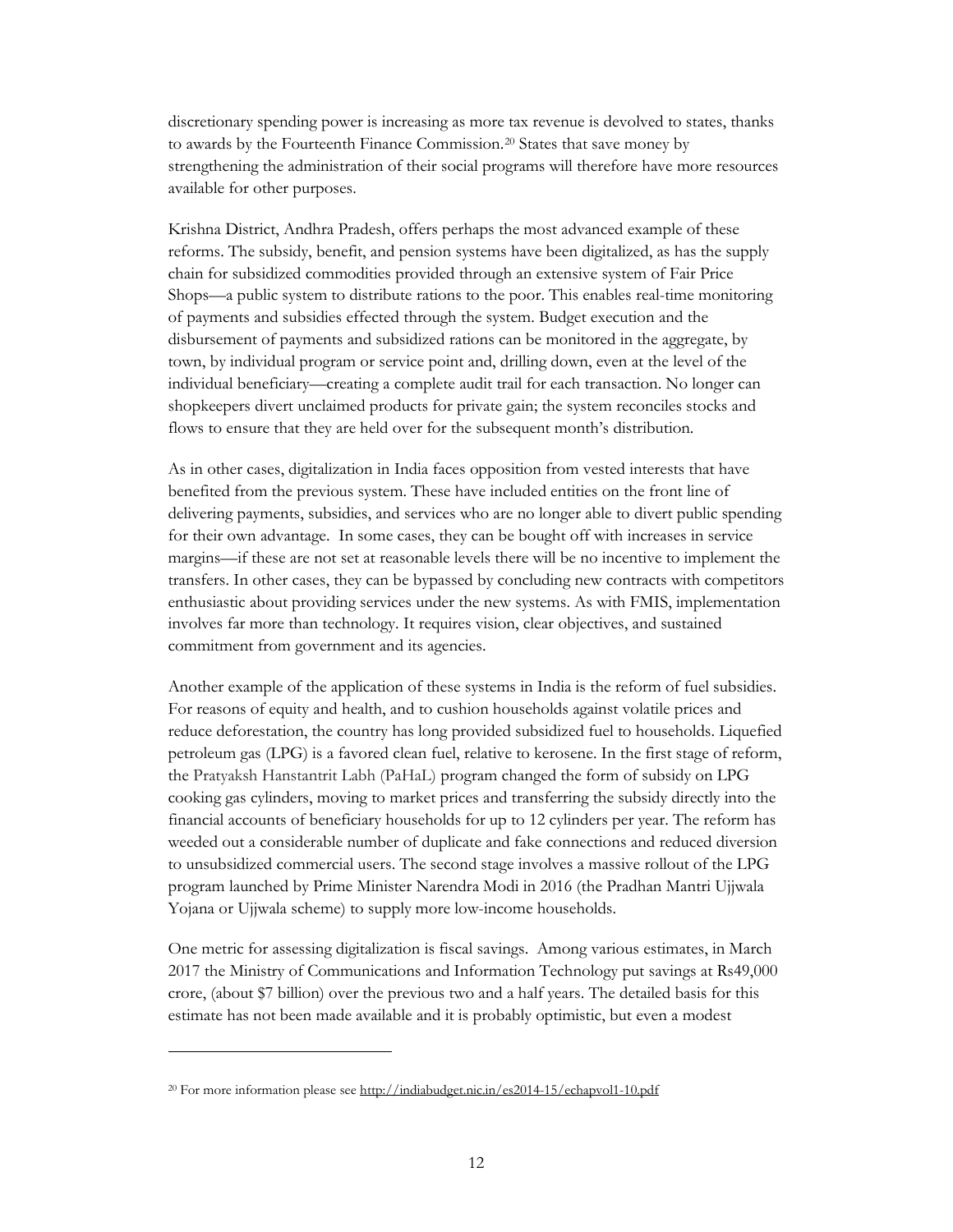fraction of such savings would represent an enormous rate of return on the investments made in digital technology.[21](#page-15-0) Several factors complicate estimates of savings, however, including the need to specify a clear counterfactual and whether savings are to be considered ex ante or ex post. Savings from the LPG reforms, for example, depend on the per-cylinder subsidy, which fell sharply as world energy prices declined. Energy markets are unpredictable, however, and the reform has put in place a system that will better enable the government to respond to future price shocks which are bound to recur. Another complication is that the objective of that reform was not simply to cut subsidies—it was to strengthen the administration of the program so that it could be rolled out more widely across India. The use of the common Aadhaar identifier also enables subsidy programs to be rationalized; households that had previously received kerosene subsidies can be struck off the list as they are provided with LPG connections.

Fiscal savings are, of course, not the only, or the best, measure of the impact of digitalization from a PFM perspective. Perhaps even more important is whether the reforms have improved the accuracy, timeliness, and quality of service delivery. Until recently, there was little empirical evidence for India. One rigorous study evaluated the impact of pre-Aadhaar reform using biometrically authenticated payments infrastructure (smartcards) for beneficiaries of the National Rural Employment Guarantee Scheme (NREGS) and the Social Security Pension (SSP). A large-scale randomized control trial was carried out for the rollout over 158 sub-districts and 19 million people. The new system was found to deliver more timely, more predictable, and less corrupt NREGS payments without undermining program access. The investment was cost-effective, as time savings to NREGS beneficiaries alone were equal to the cost of the program rollout. Leakage of funds between the government and beneficiaries in both NREGS and SSP programs was also significantly reduced. Beneficiaries overwhelmingly preferred the new system for both programs (Muralidharan, Niehaus & Sukhtankar, 2014).

More recently, evidence has started to emerge from wider beneficiary surveys of digitized program delivery. Almost 3,000 beneficiaries were surveyed for the State of Aadhaar Report, 2017-2018, across three states (ID Insight 2018). Substantial majorities preferred the new systems to the old ones, essentially for two reasons basic to PFM: more regular payment/delivery and less likelihood that benefits are diverted. These conclusions largely mirrored those from a previous survey of beneficiaries in Rajasthan by Microsave and the Center for Global Development (Gelb, Mukherjee & Navis, 2018) that covered three programs: LPG, pensions, and subsidized rations. That survey also confirmed the huge impetus to financial inclusion from the digitalization of government programs, particularly for women; all had bank accounts compared with only one-third prior to the reforms. FINDEX data confirms India's progress in this area, with the gender gap in financial

<span id="page-15-0"></span><sup>21</sup> The costs of the Aadhaar system through its first billion-plus registrations were about \$1.16 per head. The overall costs have been projected at around \$2 billion. For more discussion of costs and benefits see Gelb and Diofasi 2018.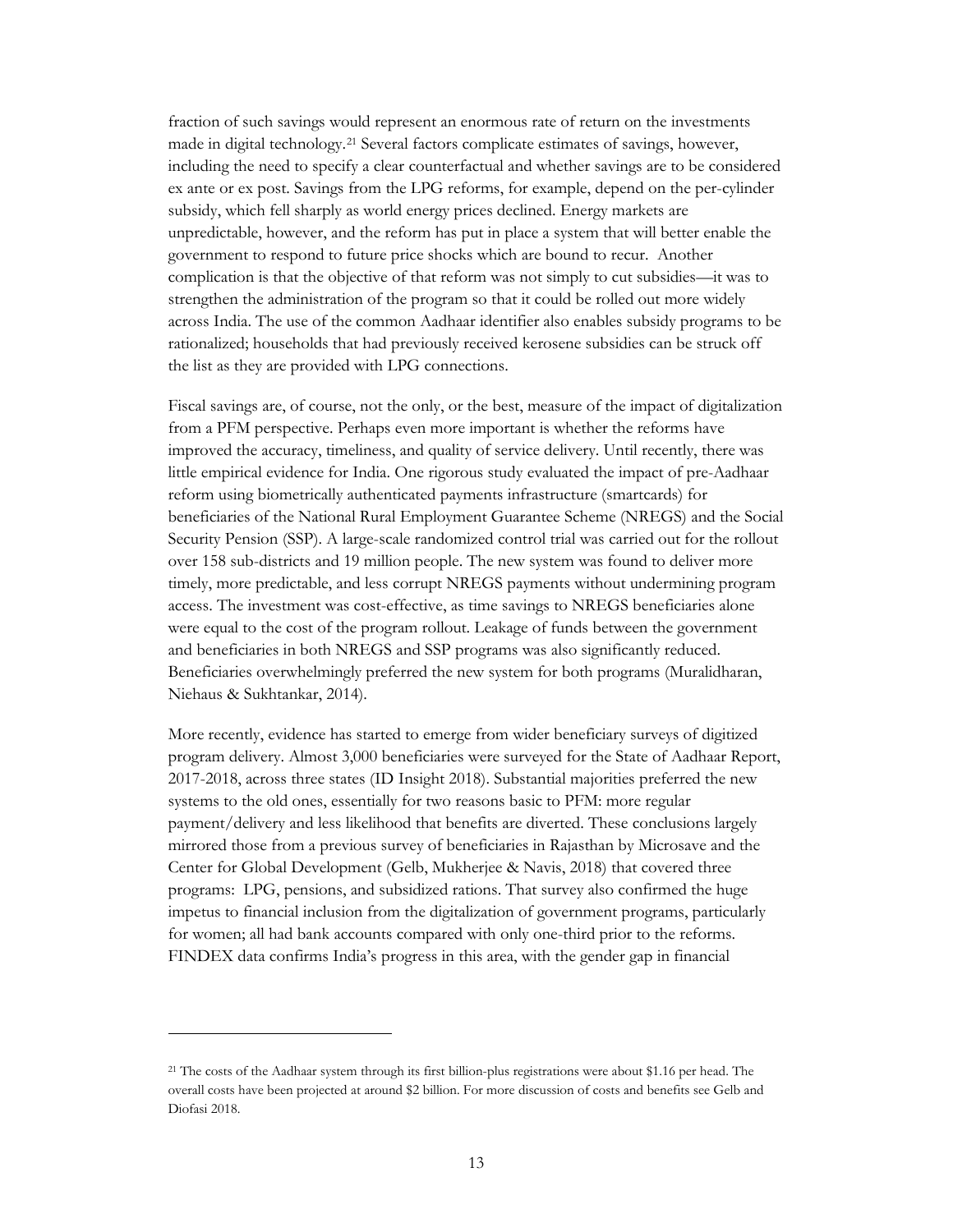inclusion shrinking from 20 percent in 2014 to only 6 percent in 2017 as the overall financial inclusion soared to 80 percent.

This is not to say that digitalization has solved all problems. Many challenges remain, including the need to reconcile data inconsistencies and errors, and there is still concern that digitalization should not exclude legitimate beneficiaries—as may have been the case for applications in some states (Dreze, Khalid, Khera & Somanchi, 2017). But India's reforms, though in the early stages, leave little doubt over the potential gains.

#### <span id="page-16-0"></span>**4.2 Mexico**

Mexico illustrates the benefits of combining PFM modernization with the digitalization of government payments to drive efficiency and financial inclusion.[22](#page-16-1) The Mexican government's 2013 National Digital Strategy, known as Digital Mexico, was championed by the president as part of the 2013-18 National Development Plan. It included a commitment to "encourage the innovation of digital services through the democratization of public spending" and to financial inclusion. This 2013 strategy reflected over 15 years of successive presidents' commitments to centralize payments through a Single Treasury Account and to digitize government revenues and expenses as part of building a modern PFM system, as well as a more recent government focus on financial inclusion.[23](#page-16-2)

Prior to the 2013 Strategy, Mexico's commitment to financial inclusion had been on a parallel track. The 2007-2012 National Development Plan cited the long-term objectives of increasing the number of people and enterprises with access to financial services and protecting such newcomers. In 2007, the Mexican Congress issued the new Transparency of Financial Services Law, which established more precise transparency standards for the fees charged by financial institutions, principles for disclosure statements, and the obligation for banks to offer basic savings products. In 2008, the Mexican Congress approved reform of the Banking Law to enable the use of nonfinancial entities as banking agents (Goodwin-Groen, 2010). A presidential decree in September 2011 created the National Council for Financial Inclusion. As president of the G20 in 2011, Mexico led the Maya Declaration on financial inclusion. All these steps contributed to the launch of the president's National Financial Inclusion Policy in 2016, which committed to merge both agendas by promoting

<span id="page-16-1"></span><sup>22</sup> This section draws from Babatz (2013).

<span id="page-16-2"></span><sup>23</sup> As early as 1997, President Ernesto Zedillo had mandated all Dependencias of the federal government to collaborate with the Ministry of Finance to implement the Sistema Integral de Administración Financiera Federal. This was the start of the process to develop both the IT infrastructure and the business process re-engineering for an efficient Single Treasury Account. In 2007, President Felipe Calderon and the Head of the Treasury, Maria Eugenia Casar, with the support of the Central Bank Governor Agustín Carstens, enshrined the Single Treasury Account into law. In 2010, a Presidential Budget Decree mandated all government departments to shift to centralized electronic payments. This was the first time in Mexico that the "promotion of the use of electronic payments and the bankarization of beneficiaries," that is, financial inclusion, was mentioned as one of the objectives of developing a modern PFM system.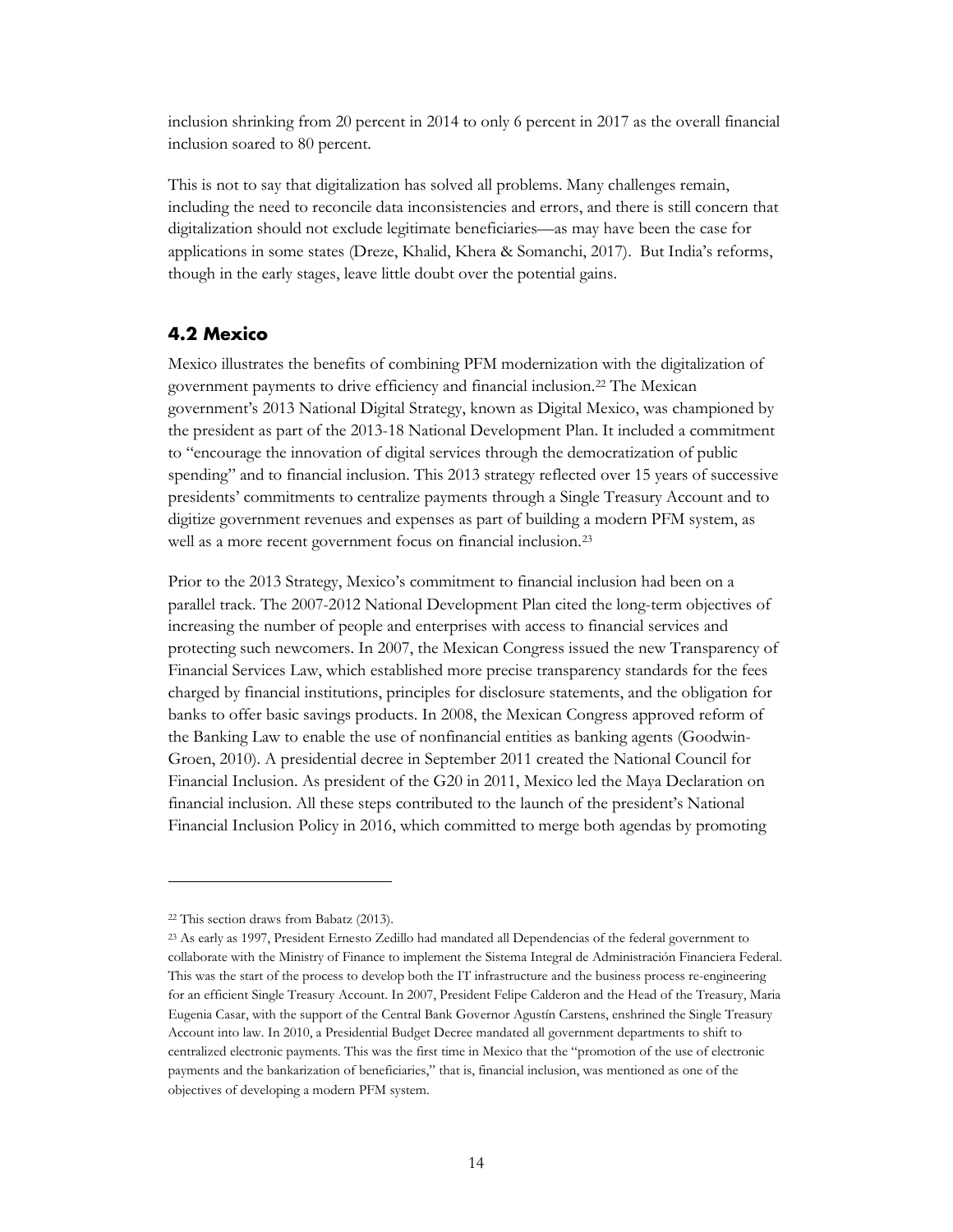the use of electronic payments. Another significant step was the adoption of tiered Know-Your-Customer (KYC) requirements, to facilitate the opening of basic payment accounts.

Mexico's experience pointed to the synergies between digitalization and PFM when the two came together after 2013. It also indicated the vital role of consistent senior-level sponsorship and support, and the need to coordinate across agencies. At a technical level, the shift was designed and supported by a core group of skilled senior civil servants within Tesorería de la Federación (the Mexican Federal Treasury), in cooperation with other key agencies such as the central bank. Without this technical competence, the complexity of the process may well have caused it to stall[.24](#page-17-1) The reforms have had to overcome opposition including, initially, from banks that anticipated decreased earnings as government was enabled to reduce the volume of deposits held as float. Overall, it has been estimated that the Mexican government is saving some \$1.27 billion a year, or 3.3 percent of its combined spending on wages, pensions, and social transfers. The methodology and assumptions behind these estimates are described in Babatz (2013),<sup>25</sup> and they should be understood as indicative not definitive. Nonetheless, this order of magnitude of savings is hard to ignore.

#### <span id="page-17-0"></span>**4.3 Estonia**

 $\ddot{\phantom{a}}$ 

Estonia has prioritized digitalization across the whole government for almost 20 years. As Lindpere (2017) notes, the objective was to bring all citizens into the national digital economy to get the maximum cost-effectiveness benefit. Unlike many other countries with extensive legacy systems, as a newly independent country, Estonia was able to initiate its transition to a digital economy in a remarkably comprehensive way.

One essential step was the creation of an advanced digital identity system so that citizens could authenticate themselves for digital transactions. Estonia's system is among the most highly developed in the world, allowing not only authentication, but also the digital signing of documents. Some 1.1 million of 1.3 million citizens have a digital identity (Margetts & Naumann, 2016) and, in a global first, the same identification system is being offered to nonresidents through the e-Residency program.

Another major step was the creation, in 2001, of the X-Road, a data exchange layer that enables secure internet-based data exchange between information systems. Public and private sector entities can connect their information systems with the X-Road without a fee. This shared infrastructure, hosted by the government, makes it easier for public and private institutions to innovate together, as they can leverage the already-existing infrastructure for

<span id="page-17-1"></span><sup>24</sup> For instance, the 2011 presidential decree could not have forced the shift overnight. But it was a decisive moment, alongside sustained pressure by senior champions.

<span id="page-17-2"></span><sup>25</sup> Cost-savings estimates in Babatz (2013) were calculated for salaries, pensions, and transfer programs using data and assumptions on three line items: (1) the interest earned by not having to deposit funds in advance of payments (the cost of the float), (2) the savings through not having to pay fees to banks for effecting transfers, and (3) the estimated savings from reduction in losses due to unauthorized or incorrect payments.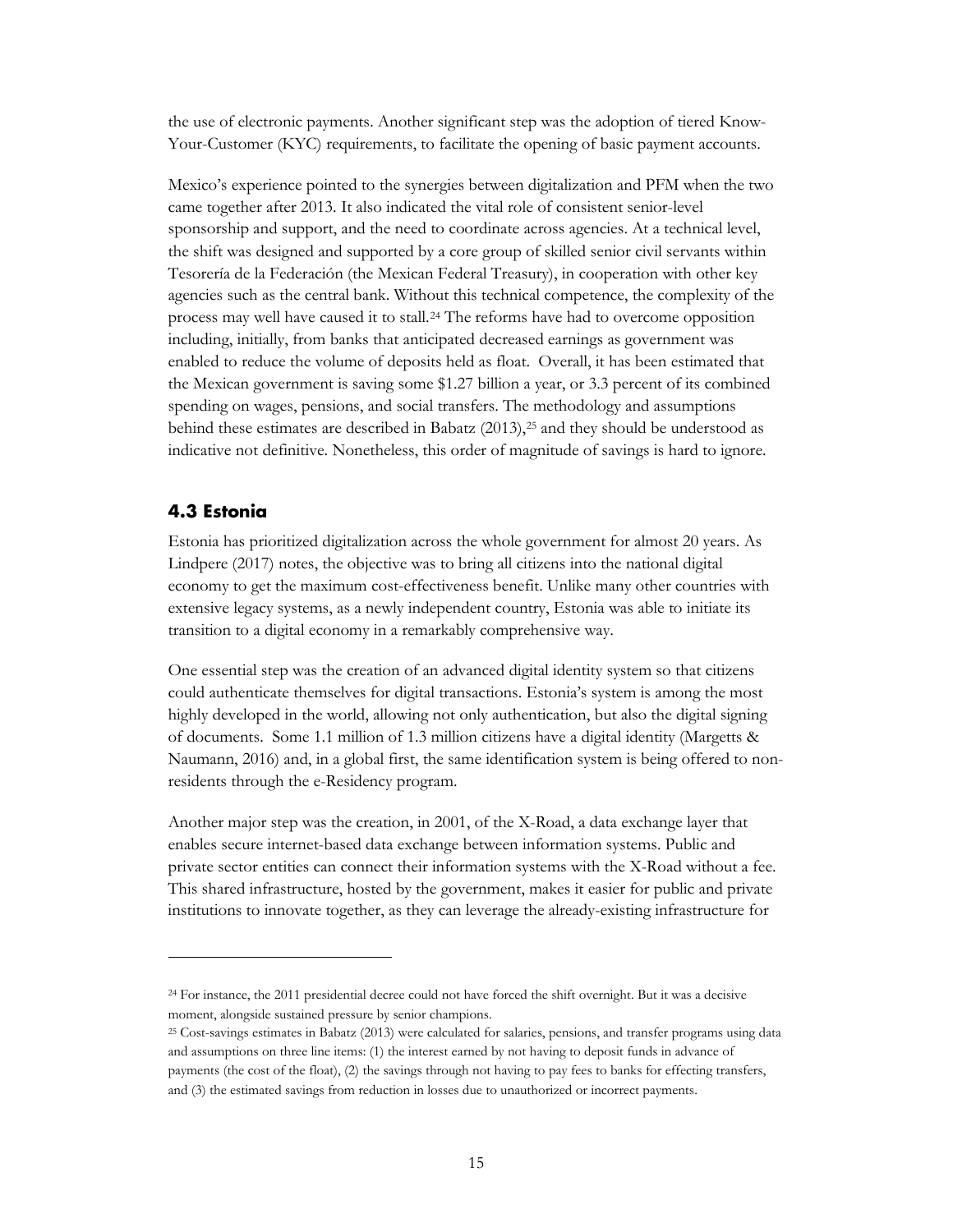data exchange, thus saving resources (Janis & Shah 2016).[26](#page-18-1) Citizens can access the system to check on who has requested access to their data and for what purposes; unauthorized access is punishable by law.

Data on the cost-effectiveness of this initiative, which has been run as Estonia modernized its entire PFM system,<sup>[27](#page-18-2)</sup> is compelling, even if not all estimates are the result of rigorous analysis against a fully-specified counterfactual. By eliminating the need for in-person interactions, X-Road estimates it saved the equivalent of 820 years of working time in 2016 (Government of Estonia, 2017).[28](#page-18-3) If each digital service provided by the system would otherwise have required 15 minutes of in-person attention, the savings would represent about 10 percent of public sector employment. The Estonian government has estimated overall savings from its digital systems at about 2 percent of GDP.[29](#page-18-4)

The digital tax return statistic also sets Estonia apart. In 2016, over 98 percent of returns came in through the e-Tax, the electronic tax filing system set up by the Estonian Tax and Customs Board, through X-Road (Margetts & Naumann, 2017), which also links employment tax records to each citizen's tax filings.

#### <span id="page-18-0"></span>**4.4 Ghana**

 $\overline{a}$ 

Ghana offers an example of the potential for digital payments to eliminate ghost workers, even if their application has been limited. Despite many years of effort to implement publicsector reforms, the country has long struggled to contain recurrent spending, which is high relative to GDP compared with countries at a comparable income level. Overstaffing is chronic and containing the public-sector wage and benefits bill has been a particular challenge; it absorbs over 9 percent of GDP. Another PFM challenge for Ghana has been the prevalence of cash-based payments across the economy; these undermine tax administration and reduce collection.

As Breckenridge (2010) explains, Ghana's e-Zwich payment system, "the world's first biometric money," drew on a technology developed in South Africa to transition toward digital payments even without full, or reliable, connectivity. It also aimed to extend financial

<span id="page-18-1"></span><sup>26</sup> As of May 2017, X-Road had connected 170 public sector databases and provided 1,571 public and private services, all based on one standard, obligatory digital identity for each citizen. X-Road receives more than one million requests per day and processed more than 500 million transactions in 2016 (Government of Estonia, 2017).

<span id="page-18-2"></span><sup>27</sup> Estonia has been and remains a frontrunner in reforming its PFM systems since the 1991 restoration of independence. From an early adoption of results-oriented budgeting to accrual accounting and, more recently, accrual budgeting, reforms have been supported by an effective treasury and budget execution system and a remarkable degree of transparency and accountability.

<span id="page-18-3"></span><sup>&</sup>lt;sup>28</sup> The 820 years figure assumes that every request to the X-Road saves 15 minutes of an officials' time and 5 percent of requests submitted through the X-Road involve communication between people. Using e-services then helped save 7,182,262 working hours in the previous year (Government of Estonia, 2017). These are obviously simplistic assumptions, but usefully indicate the magnitude of savings.

<span id="page-18-4"></span><sup>29</sup> <https://www.ipinst.org/2016/05/information-technology-and-governance-estonia#2>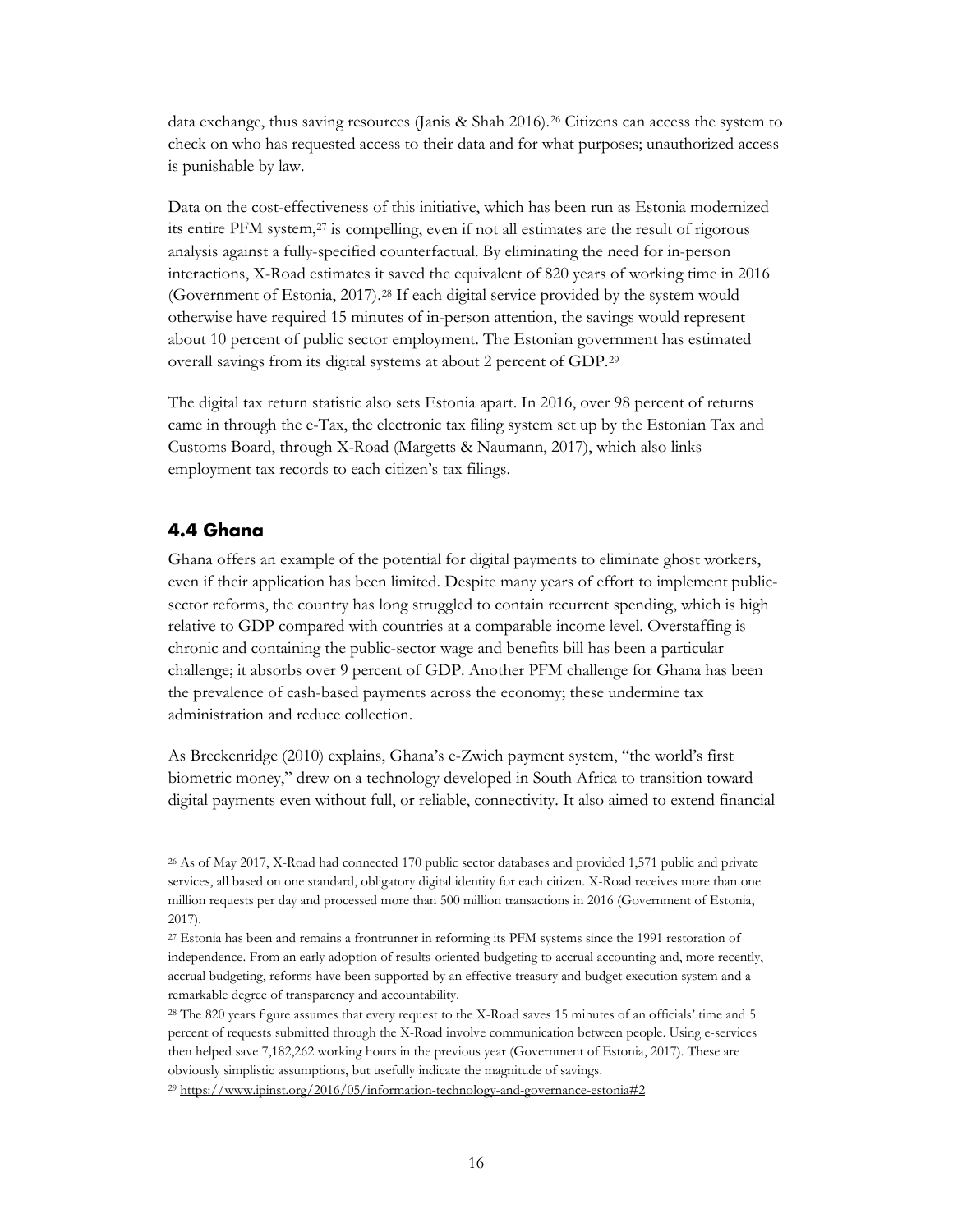inclusion to people who were not literate and less able to cope with PINs to secure and manage their transactions. The e-Zwich system captures clients' fingerprints during enrolment, de-duplicates them to ensure that identities are (statistically) unique,<sup>[30](#page-19-0)</sup> and stores the template on a smartcard. For each withdrawal from an ATM equipped with a biometric reader, cardholders' fingerprints are checked against the template stored on their card. The system can work offline, reconciling the card balance with that of the underlying account when connectivity is available. To ensure an auditable trail, the ATM records the last 10 transactions on the card and the card records the last 10 transactions on the ATM.

The e-Zwich system was anticipated to serve two key PFM objectives. First, it would clean up government payrolls by consolidating all salary payments into a single, de-duplicated digital system. This would immediately flag multiple payments, since different accounts belonging to a single individual would all be mapped to the same identity. Second, as it was rolled out across the economy, initially to large employers, it was anticipated that it would strengthen tax administration by ensuring that a greater number of formal sector employees would see their wages and salaries being paid into digital accounts.

E-Zwich has been a mixed success. Take-up has grown more slowly than anticipated, although growth has been higher in recent years. Transactions went up from 2.2 million in 2014 to 5.3 million in 2016 as its usage increased to pay beneficiaries of public programs (Citifmonline, 2017). But as IMF (2016) notes, plans to use e-Zwich to pay all public salaries have encountered opposition, particularly from Ghana's public sector unions. They argue that the system imposes additional costs and inconveniences payees, in that it does not yet have a sufficiently dense network of service points.

In retrospect, it would have been better to have separated out the unique identification system from a particular financial technology, the approach taken by India. Nevertheless, it is reported that one single application, to Ghana's scandal-plagued National Service System, uncovered 35,000 fictitious employees—almost half the initial payroll of 75,000—potentially saving the Ghanaian government \$35 million a year.<sup>[31](#page-19-1)</sup> This would only be a small gain relative to the \$3-billion public sector wage bill, but would represent a huge rate of return on the initial investment in the e-Zwich program[.32](#page-19-2)

 $\ddot{\phantom{a}}$ 

<span id="page-19-1"></span><sup>31</sup> B&FT Online. 2016. "E-Zwich Helps Flush Out 35,000 Ghost Names From Payroll … Saves Gov't GH?146m." April 21 [http://con-imedia.net/GhIPSS/news-and-events/27-e-zwich-helps-flush-out-35-000](http://con-imedia.net/GhIPSS/news-and-events/27-e-zwich-helps-flush-out-35-000-ghost-names-from-payroll-saves-gov-t-gh-146m) [ghost-names-from-payroll-saves-gov-t-gh-146m](http://con-imedia.net/GhIPSS/news-and-events/27-e-zwich-helps-flush-out-35-000-ghost-names-from-payroll-saves-gov-t-gh-146m)

<span id="page-19-0"></span><sup>30</sup> Statistical uniqueness means that the probability that any individual has two or more distinct identities is extremely small. No system can guarantee perfect uniqueness.

<span id="page-19-2"></span><sup>32</sup> Net-1, the provider of the system, was paid an upfront fee of \$20 million plus \$3 per card. Wide coverage, at around 7 million cards for the whole of Ghana, would involve payment of \$41 million (Gelb & Clark, 2013). This does not of course include all costs of instituting the system, but it is indicative.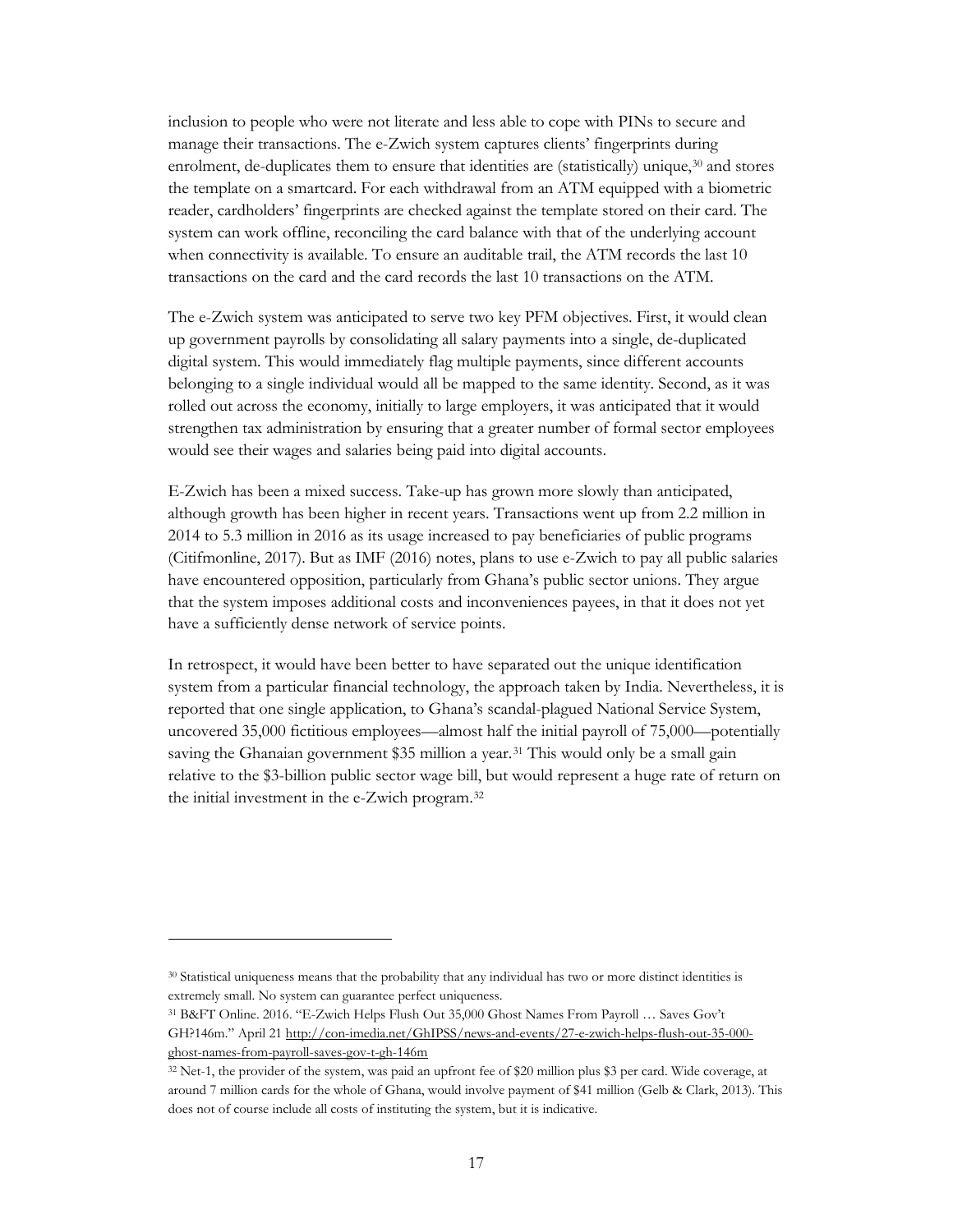# <span id="page-20-0"></span>**5. Digitalization Challenges: What Can We Learn and Where Do We Go from Here?**

Traditional approaches to PFM have not paid detailed attention to the digitalization of payments, particularly to entities external to the government. Central fiscal agencies (by and large treasuries and ministries of finance) responsible for managing public resources through their PFM systems are often still at the margin of the digital revolution. However, as outlined in the case studies, the problems addressed using digital payments, together with (unique) identification technology, are highly relevant for the sound management of public finances. In fact, most of the questions about government payments to individuals and firms are essentially the same as for payments internal to the government and at the core of a functional PFM system:

- Are payments delivered securely, to the intended recipients, in a timely manner, and at reasonable administrative cost?
- Are there serious problems of ghost workers, leakage, or corruption?
- Can government "follow the money" in real time as resources flow through banks or other intermediaries to the ultimate recipients? Is there an auditable trail?

In addition, one needs to consider the wider role of the payments infrastructure that can be supported through digital G2P payments, in helping the shift from a cash-based economy towards a financialized one, reducing the scope for tax evasion.

The four case studies—Estonia, India, Mexico and Ghana—present a diverse range of approaches to developing a functional PFM that could meet such policy objectives. In Estonia, digitalization has gone far beyond payments, to encompass virtually all government functions and engagement with citizens. The aim has been to govern effectively and inclusively at lower cost. India's digital transition is driven by multiple objectives, but the first and most important has been to improve the efficiency of its vast array of subsidies, transfers, and schemes by eliminating leakage and redundancy, as well as creating auditable trails. Financial inclusion has also been a major focus while improving tax administration through facilitating digital payments more widely is emerging as another priority. Through consolidating payments services and going digital, Mexico aimed to rationalize payments and reap savings, as well as to encourage financial inclusion. Ghana's program, though far more limited in scope, had similar objectives—in the first instance to substitute for shortcomings in managing public payrolls through channeling payments into biometrically enabled accounts. Building on financial inclusion, the next stage intends to focus on broadening the tax net to include all formal wages and salaries.

Looking more generally beyond these four countries, the transition toward digital payments and the wider digital economy is happening naturally to some extent with the adoption of new technology, but often far less rapidly and comprehensively than possible, including in countries where the potential benefits are greatest. The transition also needs to avoid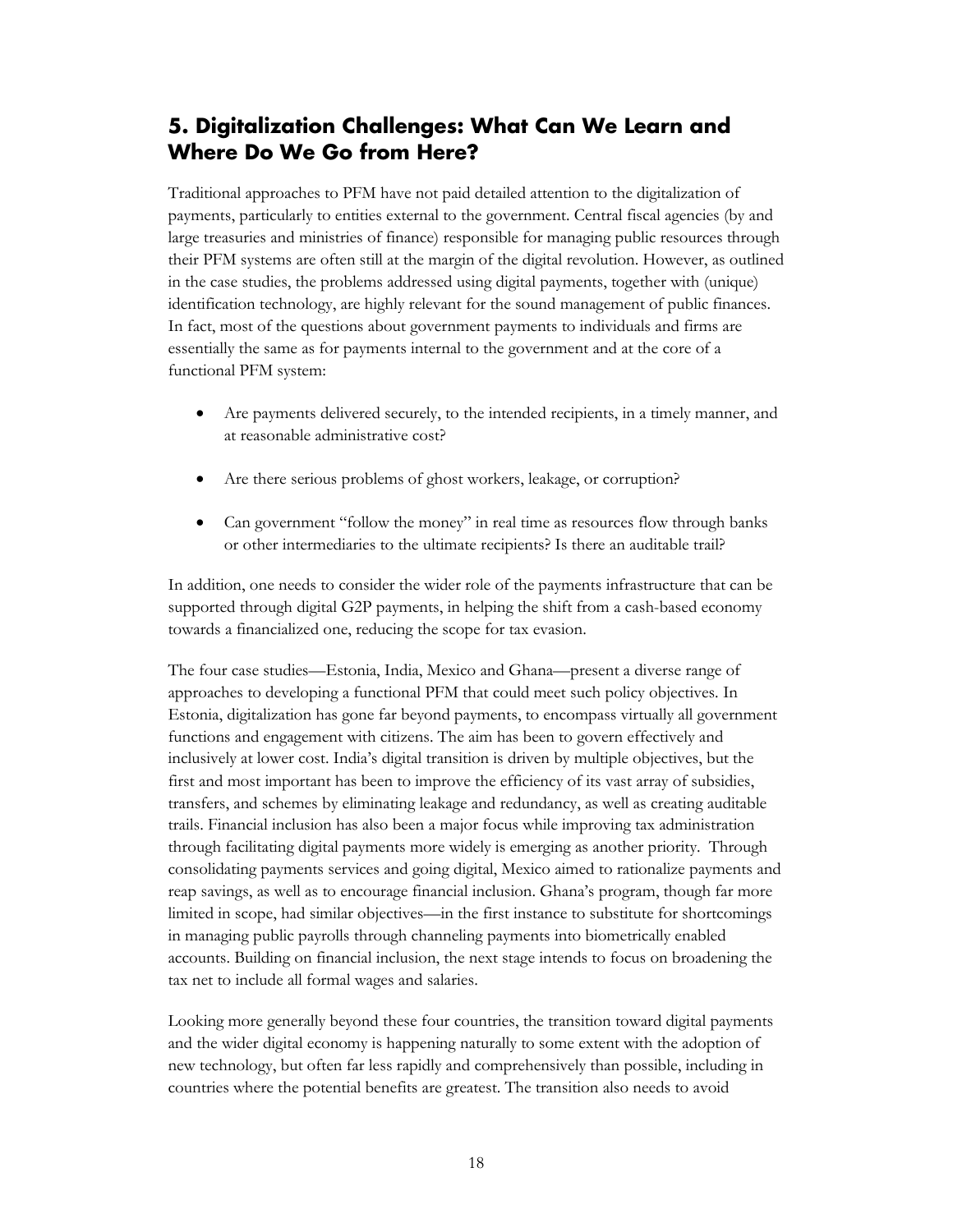common mistakes and draw from recent reviews of efforts to introduce large computerization programs within governments.

In addition, the case studies largely confirm the need for high-level leadership, an integrated and comprehensive approach to digitalization and PFM whereby the former becomes a constituent element of the latter, and an appreciation of the risks and challenges. These key success factors are briefly discussed below.

#### <span id="page-21-0"></span>**5.1 High-Level Leadership**

Senior and sustained political and technical leadership that brings together these agendas is needed for success. This requires more active involvement on the part of central fiscal agencies, which should ideally play a leadership role or, at a minimum, be part of coordination efforts to ensure that all benefits are reaped. As Mexico and Estonia illustrate, these reforms take time. And, as India shows, senior political and technical leadership is required to deal with the many implementation problems that will inevitably arise, including the need to neutralize the opposition of those who have benefited from the previous system. Technology alone is ineffective without political will. Ghana's inability to apply its digital payments system more widely across the public sector illustrates this point.

The approach in India shows how much more there is to these reforms than simply installing a new computer system or payments infrastructure. It is more about developing a strategy to use digital payments effectively, which requires a top-down view and a broad framework of reference. This is true even when digitalization is being driven largely at the subnational level, with the added spur of greater devolution of fiscal revenues to states or at the level of individual programs. The other cases mentioned above faced different problems and priorities, but also had specific and broader PFM objectives in mind when developing aspects of their digital strategies.

#### <span id="page-21-1"></span>**5.2 An Integrated, Comprehensive Approach**

It is important to build a comprehensive digital and regulatory infrastructure that will permit an inclusive approach to PFM. Examples above include X-Road, the India Stack, and E-Zwich. Digitalization of government payments, as in Mexico and India, is only one stage of a wider transition toward digital (noncash) payments across the economy. It can be a critical stage, however, since it can help build and sustain a first round of infrastructure needed for wider P2P digital payments, including POS and cash-in-cash-out facilities. Digital government payments can also increase a population's familiarity with digital systems, including through the opening of large numbers of accounts for new clients of the financial system. In the first years, many of these accounts will not be used for purposes other than receiving government payments, but this will slowly change.

Causality is not one way, however. In turn, wider P2P digitalization complements the initial G2P stage to start to build the digital ecosystem. It reduces the need to cash out payments and transfers immediately and lowers reliance on cash-in-cash-out infrastructure. It also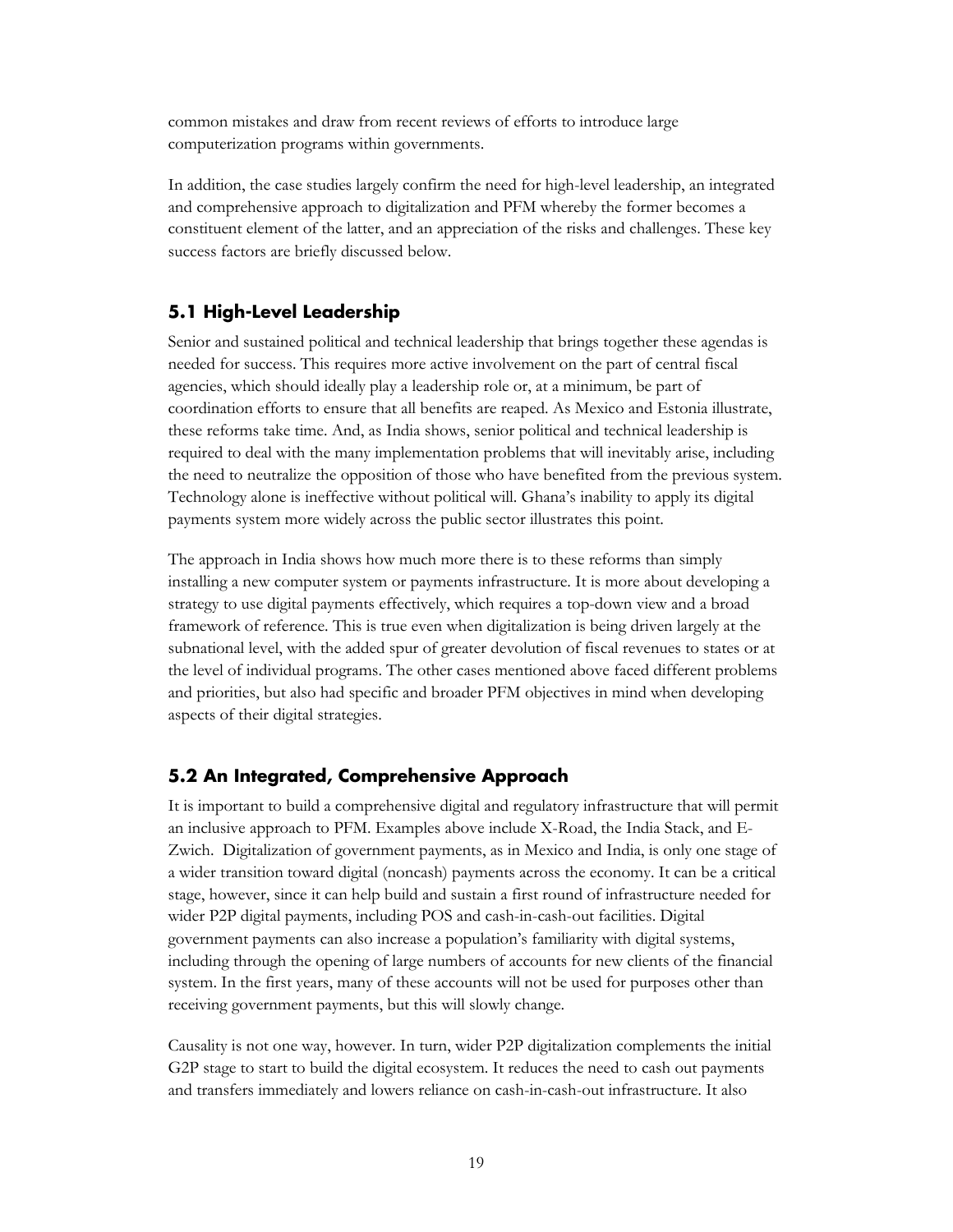increases the transparency of payments and transactions across the economy to improve tax administration further down the road. The digital infrastructure should also be ready if, and when, it is decided to more actively reduce the role of cash in the economy, whether through eliminating large-denomination banknotes or other measures.

One regulatory priority is a telecommunications regime that encourages universal connectivity. Even with the astonishing spread of mobile devices—now almost one for every man, woman, and child on Earth—some less densely populated areas of poor countries lack basic 2G connectivity, and higher-capacity broadband internet is still restricted and costly in many countries.

A second regulatory requirement is a level playing field for financial providers, one that encourages entry and competition and facilitates the inclusion of low-income clients. For example, countries should apply a risk-based approach to know-your-customer, graduating the requirements so that small accounts that provide basic services to low-income clients face less stringent customer due-diligence requirements.[33](#page-22-0)

Interoperability should be another strong focus to enable cross-provider payments with negotiated and low-interchange fees. There are advantages and disadvantages in setting up the equivalent of a regulated public utility. One example is India's Unified Payments Interface, the payment system launched by the National Payments Corporation of India and regulated by the Reserve Bank of India that facilitates the instant transfers of funds between all users of the mobile platform. Interoperability can also help ensure a sufficiently dense network of financial agents to enable convenient cash-in-cash-out transactions and other services.[34](#page-22-1) On the other hand, too early a stress on interoperability may blunt the drive of first-movers to expand coverage.

Based on these examples, unique identification is another prerequisite for a well-functioning digital payments system. Without such a mechanism to verify identities (particularly, but not only, for adults), it is difficult to develop a strong digital payments ecosystem. In Ghana, for example, 98 percent of people report having at least one form of ID, but market participants across the country struggle with numerous forms of identification and identity databases. With nine separate biometric databases in use across government and public entities, it is difficult to perform efficient know-your-customer functions. To verify either the form of ID or the holder of a current account, the company must be able to access the accompanying database. Yet, Ghana lacks a national, centralized identification method and database, hampering the development of its inclusive digital payments ecosystem (BTCA, 2016). Indeed, such a system could benefit PFM in many other ways, and it is surprising to see governments sometimes supporting a diverse and costly range of identification systems that

<span id="page-22-0"></span><sup>33</sup> For further discussion of regulation to improve financial inclusion see Center for Global Development (2016) as well as GPFI (2016).

<span id="page-22-1"></span><sup>34</sup> It is logical to permit reasonable interchange fees for access to agents of another network as this involves the provision of real (non-virtual) services.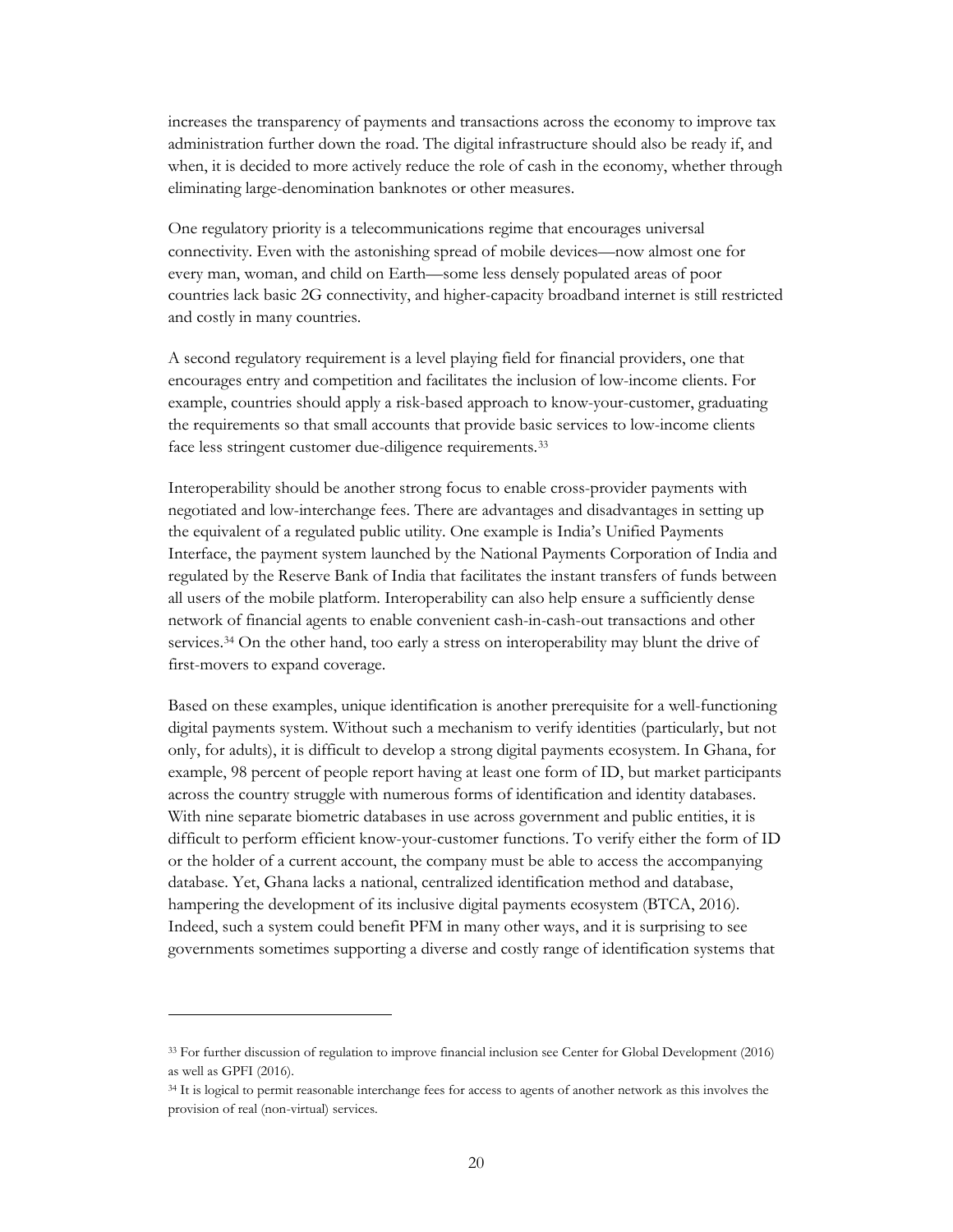are not interoperable, rather than focusing attention on the core systems of civil registration and national identification.

### <span id="page-23-0"></span>**5.3 Appreciation of the Risks**

The movement toward a digitized economy also comes with risks, both to citizens and government systems. For citizens, digital transactions and interactions leave a trail—in contrast to cash, which is anonymous—potentially extending to all aspects of an individual's life. The Responsible Digital Payment Guidelines (2016), of the Better Than Cash Alliance, have researched and documented eight good practices for digital payments that, if followed, would significantly reduce risks to citizens. Guideline 7 to protect client data, for example, may be less of an issue for G2P payments (at least from the perspective of access by government), but is a consideration for the wider payments ecosystem. Where one shops, what one buys, who one pays—all these become matters of record and translate into data of considerable commercial value.

Countries need to take steps to ensure the security and safety of payments and related data, and to ensure that the growing digital cloud of information does not unduly compromise either the privacy of citizens or the privacy of classified government information, as both engage in the digital economy. This raises legal and regulatory issues that go far beyond the scope of this paper, but it is important to stress them since only about half of all developing countries have data privacy laws in place. The need for continuous upgrading of digital security is now a sine qua non for all such systems and the importance of qualified internal experts cannot be overemphasized.

#### <span id="page-23-1"></span>**5.4 Directions for Future Work**

The very limitations of these cases from Estonia, Ghana, India, and Mexico serve to highlight the need for more rigorous, comparable research to document, and then systematize, how governments are building inclusive digital economies in which the PFM and broader inclusion agenda work together. The speed of innovation in payments makes the importance of robust research all the more important so the learning is substantive and actionable, not superficial. Also urgent, though, is the need for research on the counterfactual of not integrating PFM with the broader government digitalization agenda and of not digitally connecting the increasingly complex relations between government and citizens, for which PFM is the foundation.

These examples also highlight the imperative for training national and international PFM experts to position a modern functional PFM at the center of the government's broader digitalization and inclusion agendas and address the evolving risks. This is a call to action for the skills development agenda of the IMF, World Bank, United Nations, and bilateral funders active in this sector.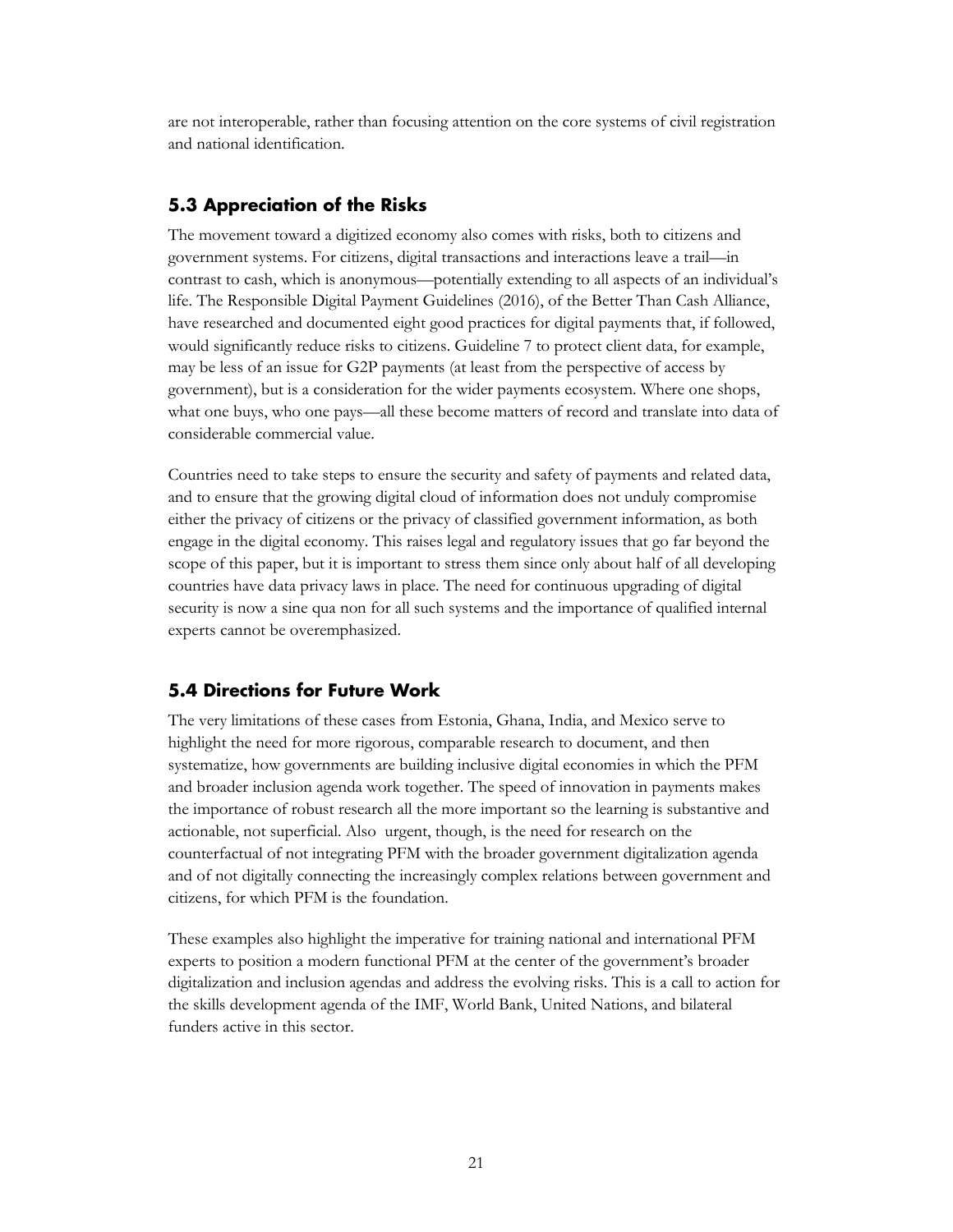# <span id="page-24-0"></span>**6. Concluding Remarks**

The train toward a digital economy has left the station and is moving rapidly. Its destination: a more inclusive society where everyone can benefit from lower costs, increased speed in processing financial transactions, and greater effectiveness in delivering government services.

That future can be reached faster if digitalization becomes a constituent element of a modern and functioning PFM and is combined with broader reform agendas such as financial and social inclusion or digital identification. There is much to be learned from the record of large government computerization initiatives in managing risks and from the experience of leaders in digital services, when embarking on these initiatives.

Digital payments are not a silver bullet. It will take significant intellectual capital and infrastructure investment. But if the digitalization agenda runs on a parallel track to PFM, the greater risk is a missed opportunity. The cases presented in this chapter, although limited in number, are examples of the components of an integrated approach between digitalization and more traditional PFM objectives. The call is to mainstream digitalization of payments as part of a functional PFM system which will, in turn, facilitate achievement of PFM goals and a broader inclusion agenda.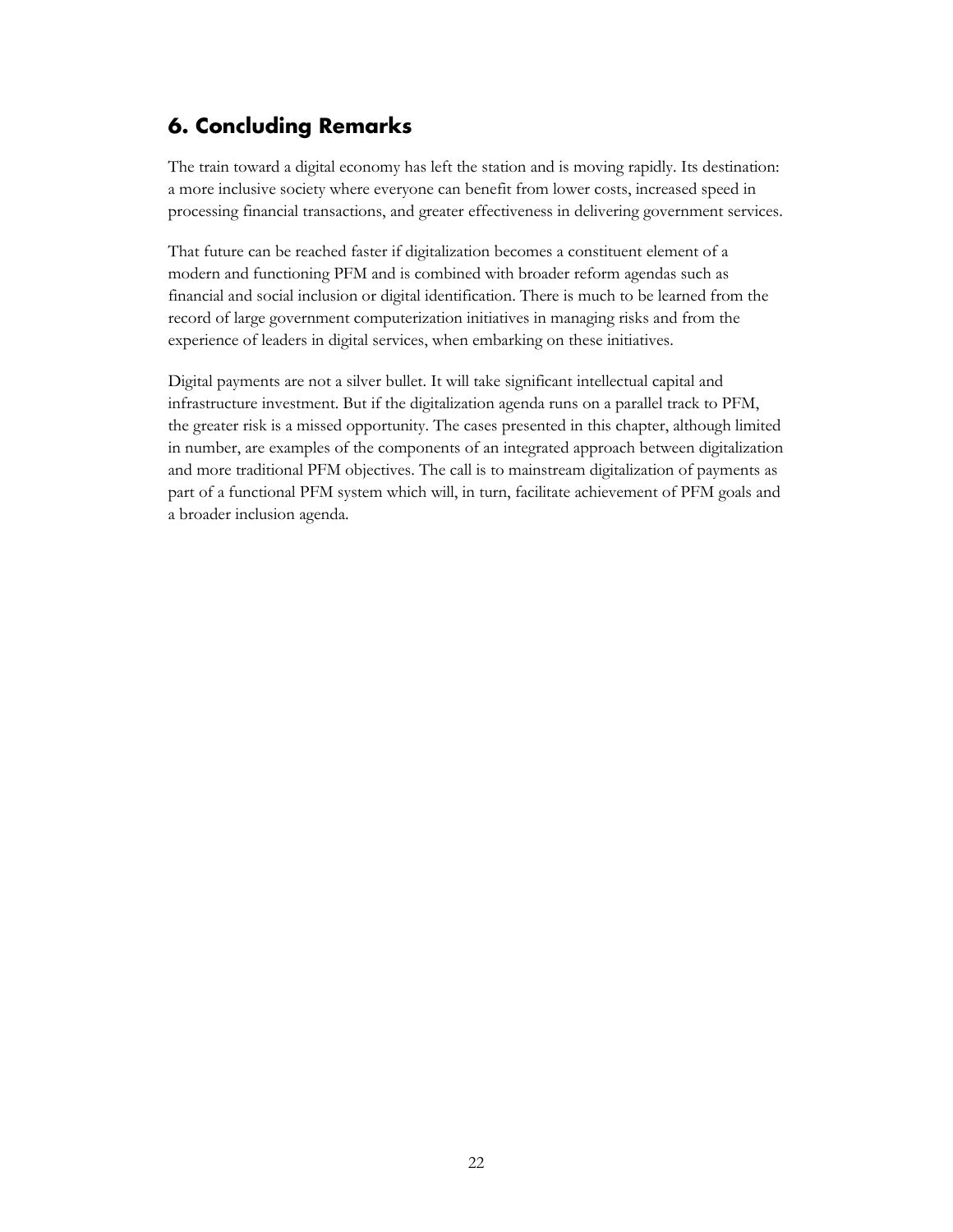# <span id="page-25-0"></span>**References**

- Andrews, Matt. 2013. *The Limits of Institutional Reform in Developing Countries: Changing Rules for Realistic Solutions.* Cambridge, MA: Cambridge University Press.
- Babatz, Guillermo. 2013. "Sustained Effort, Saving Billions: Lessons from the Mexican Government's Shift to Electronic Payments." Better Than Cash Alliance, New York.

Bankable Frontier Associates (BFA) for the Better Than Cash Alliance. 2012. "The Journey Toward Cash-Lite: Addressing Poverty, Saving Money and Increasing Transparency by Accelerating the Shift to Electronic Payments." Boston.

Better Than Cash Alliance (BTCA). 2012. "The Journey Toward 'Cash Lite': Addressing Poverty, Saving Money and Increasing Transparency by Accelerating the Shift to Electronic Payments." BTCA, New York. [https://www.betterthancash.org/tools](https://www.betterthancash.org/tools-research/reports/the-journey-toward-cash-lite-addressing-poverty-saving-money-and-increasing-transparency-by-accelerating-the-shift-to-electronic-payments)[research/reports/the-journey-toward-cash-lite-addressing-poverty-saving-money-and](https://www.betterthancash.org/tools-research/reports/the-journey-toward-cash-lite-addressing-poverty-saving-money-and-increasing-transparency-by-accelerating-the-shift-to-electronic-payments)[increasing-transparency-by-accelerating-the-shift-to-electronic-payments.](https://www.betterthancash.org/tools-research/reports/the-journey-toward-cash-lite-addressing-poverty-saving-money-and-increasing-transparency-by-accelerating-the-shift-to-electronic-payments)

———. 2016. "Responsible Digital Payments Guidelines." *Research,* July 20. [https://www.betterthancash.org/tools-research/case-studies/responsible-digital](https://www.betterthancash.org/tools-research/case-studies/responsible-digital-payments-guidelines)[payments-guidelines.](https://www.betterthancash.org/tools-research/case-studies/responsible-digital-payments-guidelines)

- Breckenridge, Keith. 2010. "The World's First Biometric Money: Ghana's E-Zwich and The Contemporary Influence of South African Biometrics." Africa 80 (4). 642-62.
- Cangiano, Marco, Teresa Curristine, and Michel Lazare. 2013. *Public Financial Management and its Emerging Architecture.* Washington, DC: International Monetary Fund.
- Center for Global Development. 2015. "Unintended Consequences of Anti-Money Laundering Policies for Poor Countries." CGD Working Group Report, Center for Global Development, Washington, DC.

———. 2016. "Financial Regulations for Improving Financial Inclusion." CGD Task Force Report, Center for Global Development, Washington, DC.

- Chang, Ha-Joon. 2006. "Understanding the Relationship between Institutions and Economic Development." WIDER Discussion Paper No. 2006/05, United Nations University World Institute for Development Economics Research, Helsinki.
- Chang, Ha-Joon, Antonio Andreoni, and Ming Leong Kuan. 2013. "International Industrial Policy Experiences and the Lessons for the UK." Evidence paper for the Government Office for Science, London.
- *Citifmonline.* 2017. "E-Zwich Patronage Grew by 140% in 2016." February 15. [http://citifmonline.com/2017/02/15/e-zwich-patronage-grew-by-140-in-2016/.](http://citifmonline.com/2017/02/15/e-zwich-patronage-grew-by-140-in-2016/)

Cirasino, Massimo, Hermnat Baijal, Jose Antonio, Garcia Garcia Luna, and Rahul Kitchlu. 2012. "General Guidelines for the Development of Government Payment Programs." World Bank Working Paper No. 96463, World Bank, Washington, DC.

Committee on Payments and Market Infrastructures (CPMI) and World Bank. 2015. "Payment Aspects of Financial Inclusion." Consultative Report, World Bank, Washington, DC.

[http://www.worldbank.org/en/topic/paymentsystemsremittances/brief/pafi-task](http://www.worldbank.org/en/topic/paymentsystemsremittances/brief/pafi-task-force-and-report)[force-and-report.](http://www.worldbank.org/en/topic/paymentsystemsremittances/brief/pafi-task-force-and-report)

Dener, Cem, Joanna Watkins, and William Leslie Dorotinsky. 2011. "Financial Management Information Systems: 25 Years of World Bank Experience on What Works and What Doesn't." World Bank Study, World Bank, Washington, DC.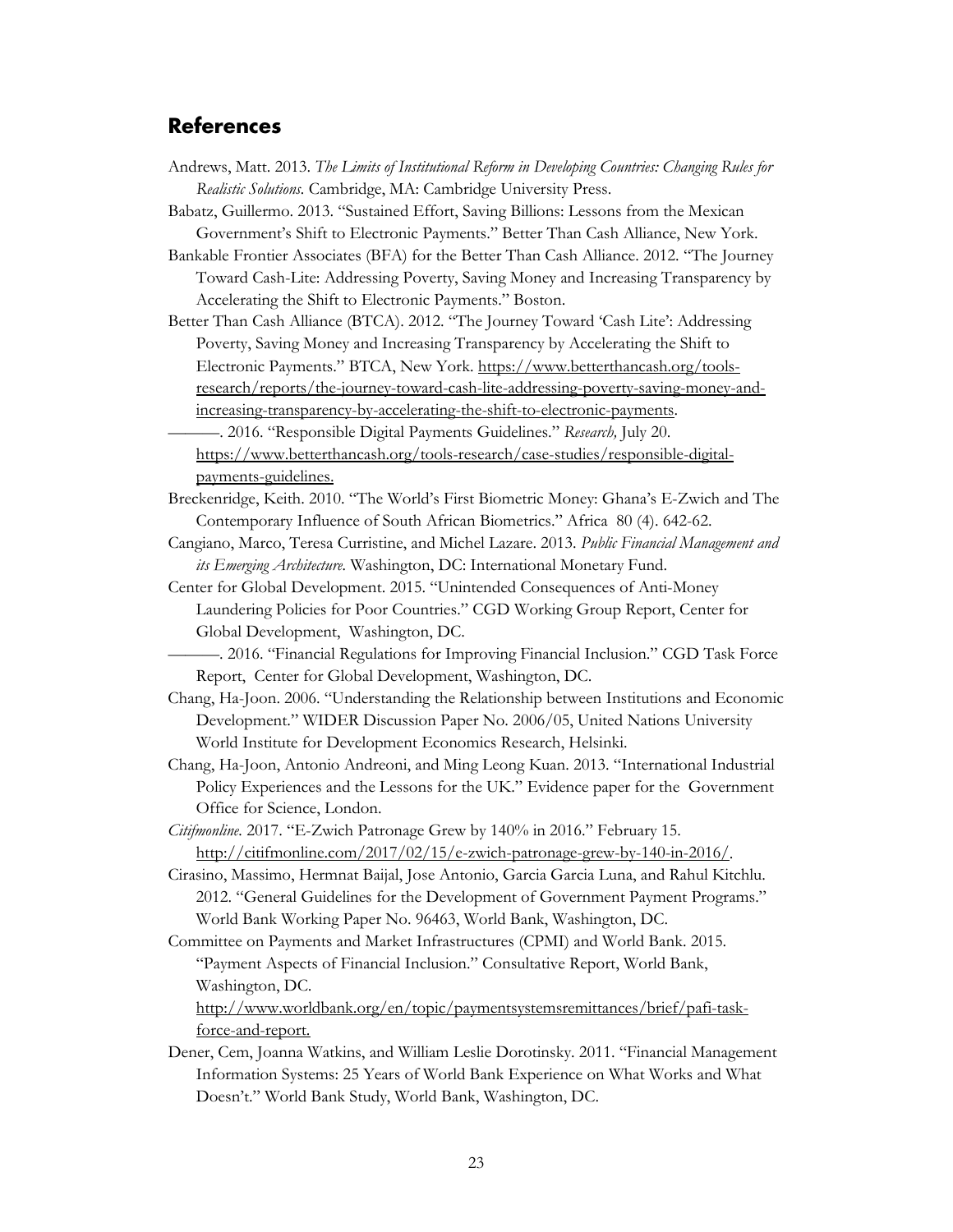- Diamond, Jack, and Pokar Khemani. 2015. "Introducing Financial Management Information Systems in Developing Countries." IMF Working Paper WP/05/196, International Monetary Fund, Washington, DC.
- Dorotinsky, W. and J. Watkins. 2013. "Government Financial Management Information Systems." *The International Handbook of Public Financial Management,* edited by R. Allen, R. Hemming, and B. Potter. New York: Palgrave Macmillan.
- Dreze, J., N. Khalid, R. Khera and A. Somanchi. 2017. "Aadhaar and Food Security in Jharkhand: Pain Without Gain?" Economic & Political Weekly. December 16. Vol. 52, No. 50.
- Global Partnership for Financial Inclusion (GPFI). 2016. *Global Standard-Setting Bodies and Financial Inclusion: The Evolving Landscape.* Washington, DC: CPFI. [http://www.gpfi.org/sites/default/files/documents/GPFI\\_WhitePaper\\_Mar2016.pdf](http://www.gpfi.org/sites/default/files/documents/GPFI_WhitePaper_Mar2016.pdf)
- Government of Estonia. 2017. X-Road. Republic of Estonia Information Systems Authority Facts about the X-Road. Accessed on May 17, 2017. [https://www.ria.ee/x](https://www.ria.ee/x-tee/fact/#eng)[tee/fact/#eng.](https://www.ria.ee/x-tee/fact/#eng)
- G20 Global Partnership for Financial Inclusion (GPFI). 2016a. "G20 High-Level Principles on Digital Financial Inclusion." [http://www.gpfi.org/news/new-g20-high-level](http://www.gpfi.org/news/new-g20-high-level-principles-digital-financial-inclusion)[principles-digital-financial-inclusion.](http://www.gpfi.org/news/new-g20-high-level-principles-digital-financial-inclusion)
	- ———. 2016b. "Global Standard Setting Bodies and Financial Inclusion: The Evolving Landscape." Consultative Group to Assist the Poor, Washington, DC.
- Gelb, Alan, and Caroline Decker. 2012. "Cash at Your Fingertips: Biometric Technology for Transfers in Developing Countries." *Review of Policy Research* 29 (1): 91-117.
- Gelb, Alan, and Julia Clark. 2013. "Identification for Development: The Biometrics Revolution." Center for Global Development Working Paper 315, Center for Global Development, Washington, DC.
- Gelb, Alan, and Anna Diofasi Metz. 2018. *Biometric Revolution: Towards Sustainable Development in the Digital Age.* Center for Global Development, Washington, DC.
- Gelb, A., Mukherjee, A. and Navis, K. 2018. "Digital Governance in Developing Countries: Beneficiary Experience and Perceptions of System Reform in Rajasthan, India: Center for Global Development, Working Paper 489, July.
- Government of India. 2017. "Direct Benefit Transfer." Savings Report to the Prime Minister's Office. New Delhi. [https://dbtbharat.gov.in/.](https://dbtbharat.gov.in/)
- Goodwin-Groen, Ruth (ed.). 2010. "Innovative Financial Inclusion." Principles and Report on Innovative Financial Inclusion from the Access through Innovation Sub-Group of the G20 Financial Inclusion Experts Group. Consultative Group to Assist the Poor, Washington, DC.

[https://www.gpfi.org/sites/default/files/documents/Principles%20and%20Report%20](https://www.gpfi.org/sites/default/files/documents/Principles%20and%20Report%20on%20Innovative%20Financial%20Inclusion_0.pdf) [on%20Innovative%20Financial%20Inclusion\\_0.pdf.](https://www.gpfi.org/sites/default/files/documents/Principles%20and%20Report%20on%20Innovative%20Financial%20Inclusion_0.pdf)

- GSMA. 2017. GSMA Intelligence Data. Accessed on May 17, 2017. <https://www.gsmaintelligence.com/>
- Gupta, Sanjeev, Michael Keen, Alpa Shah, and Genevieve Verdier (eds). 2017. *Digital Revolutions in Public Finance,* Washington, DC: International Monetary Fund.
- Hashim, Ali, and Moritz Piatti- Fünfkirchen. 2016. "A Diagnostic Framework to Assess the Capacity of a Government's Financial Management Information System as a Budget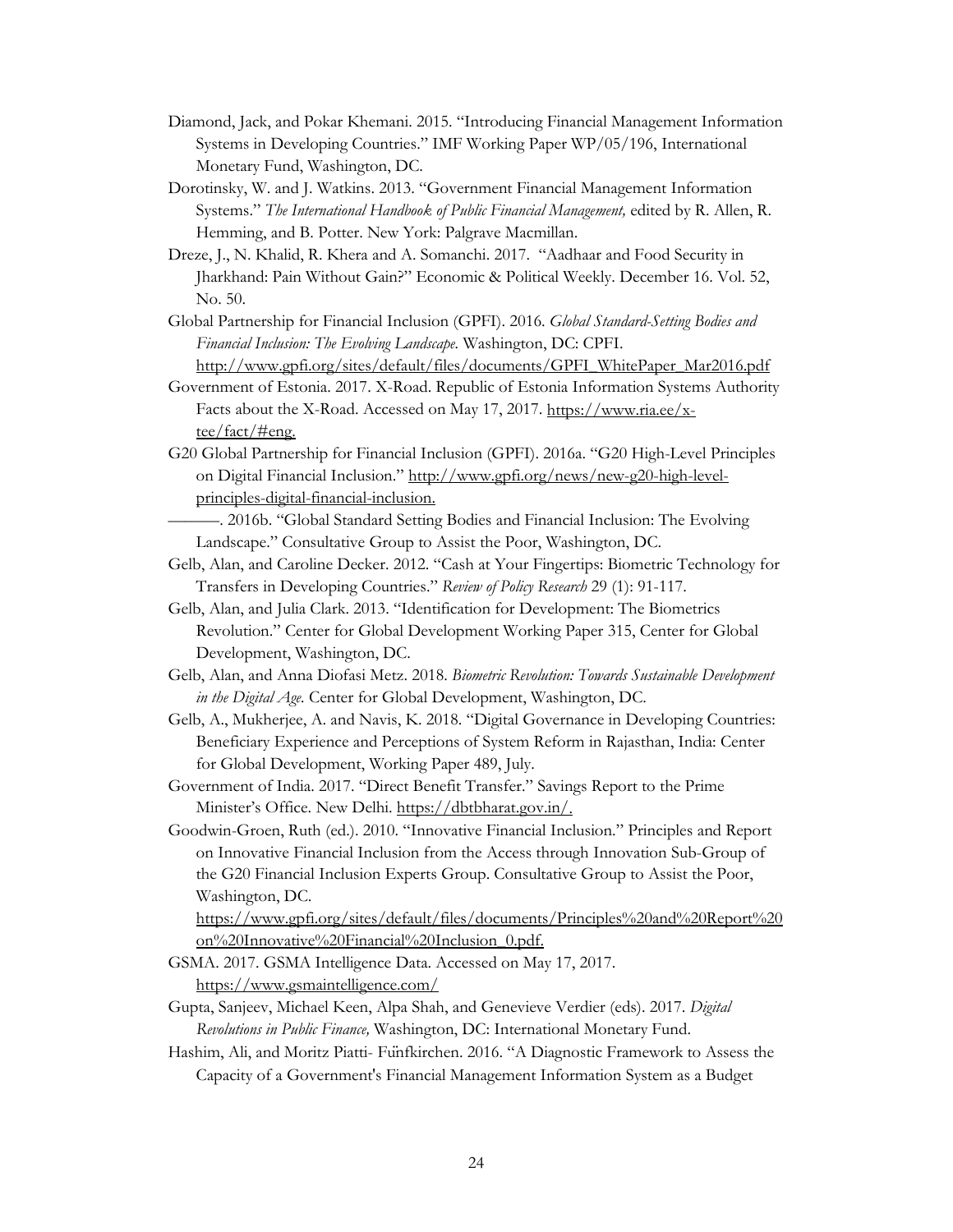Management Tool." IEG Working Paper 2016/1, World Bank, Washington, DC. [https://openknowledge.worldbank.org/handle/10986/25267.](https://openknowledge.worldbank.org/handle/10986/25267)

- Hashim, Ali, and Moritz Piatti- Fünfkirchen. 2018. "Lessons from Reforming Financial Management Information Systems. A Review of the Evidence." Policy Research Working Paper 8312, IEG World Bank, Washington, DC, January. <http://documents.worldbank.org/curated/en/504361516629959446/pdf/WPS8312.pdf>
- IDInsight. 2017. *State of Aadhaar Report.* May.
- 
- IDInsight. 2018. *State of Aadhaar Report.* May.
- IMF. 2016. "Ghana: Third Review under the Extended Credit Facility Arrangement." Country Report No. 16/321, International Monetary Fund, Washington, DC.
- Independent Evaluation Group (IEG). 2016. "Project Performance Assessment Report: Malawi. Financial Management, Transparency, and Accountability Project (Ida-3734a, Ida-37340, Tf 90947). IEG, World Bank, Washington, DC.
- Janis, William, and Reeya Shah. 2016. "Accelerators to an Inclusive Digital Payments Ecosystem." Better Than Cash Alliance, New York.
- Khan, Abdul, and Mario Pessoa. 2010. "Conceptual Design: A Critical Element of a Government Financial Management Information System Project." IMF Technical Notes and Manuals No. 10, International Monetary Fund, Washington, DC.
- Klapper, Leora. 2014. *The Opportunities for Digitizing Payments: How Digitalization of Payments, Transfers, and Remittances Contributes to the G20 Goals of Broad-Based Economic Growth, Financial Inclusion, and Women's Economic Empowerment.* Washington, DC: World Bank.
- Lagarde, Christine. 2016. "Opening Remarks—IMF-CGD Event on "Financial Inclusion: Macroeconomic and Regulatory Challenges", April 11, 2016.
- Lindpere, Martin. 2017. "Summary of Estonia's Digitalization Revolution." Remarks at IMF 2017 Fiscal Forum: Digital Revolutions in Public Finance, Session IV. April 22-23, 2017. [http://www.imf.org/en/News/Seminars/Conferences/2017/03/29/2017-fiscal-forum](http://www.imf.org/en/News/Seminars/Conferences/2017/03/29/2017-fiscal-forum-digital-revolutions-in-public-finance)[digital-revolutions-in-public-finance](http://www.imf.org/en/News/Seminars/Conferences/2017/03/29/2017-fiscal-forum-digital-revolutions-in-public-finance)
- Malik, Tariq. 2014. "Technology in the Service of Development: The NADRA Story." Essay, Center for Global Development, Washington, DC.
- Margetts, Helen and Andre Naumann. 2017. "Government as a Platform: What Can Estonia Show the World?" Research paper, University of Oxford, Oxford.
- Muralidharan, Karthik, Paul Niehaus, and Sandip Sukhtankar. 2014. "Payments Infrastructure and the Performance of Public Programs: Evidence from Biometric Smartcards in India." NBER, Working Paper, [National Bureau of Economic Research,](https://www.microfinancegateway.org/organization/national-bureau-economic-research-nber)  Cambridge, MA.
- Organisation for Economic Co-operation and Development (OECD). 2016. *Open Government*  Data Review of Mexico: Data Reuse for Public Sector Impact and Innovation. Paris: OECD Publishing.
- Overseas Development Institute (ODI). 2016. "Cash Transfers: What Does the Evidence Say?" ODI, London. [https://www.odi.org/publications/10505-cash-transfers-what](https://www.odi.org/publications/10505-cash-transfers-what-does-evidence-say-rigorous-review-impacts-and-role-design-and-implementation)[does-evidence-say-rigorous-review-impacts-and-role-design-and-implementation.](https://www.odi.org/publications/10505-cash-transfers-what-does-evidence-say-rigorous-review-impacts-and-role-design-and-implementation)
- Pillai, Rashmi. 2016. "Person to Government Payments: Lessons from Tanzania's Digitalization Efforts." Case Study, Better Than Cash Alliance, New York.
- Rogoff, Kenneth S. 2016. *The Curse of Cash.* Princeton University Press: Princeton.
- Sturge, Georgina. 2017. "Five Myths about Cash Transfers." ODI: London.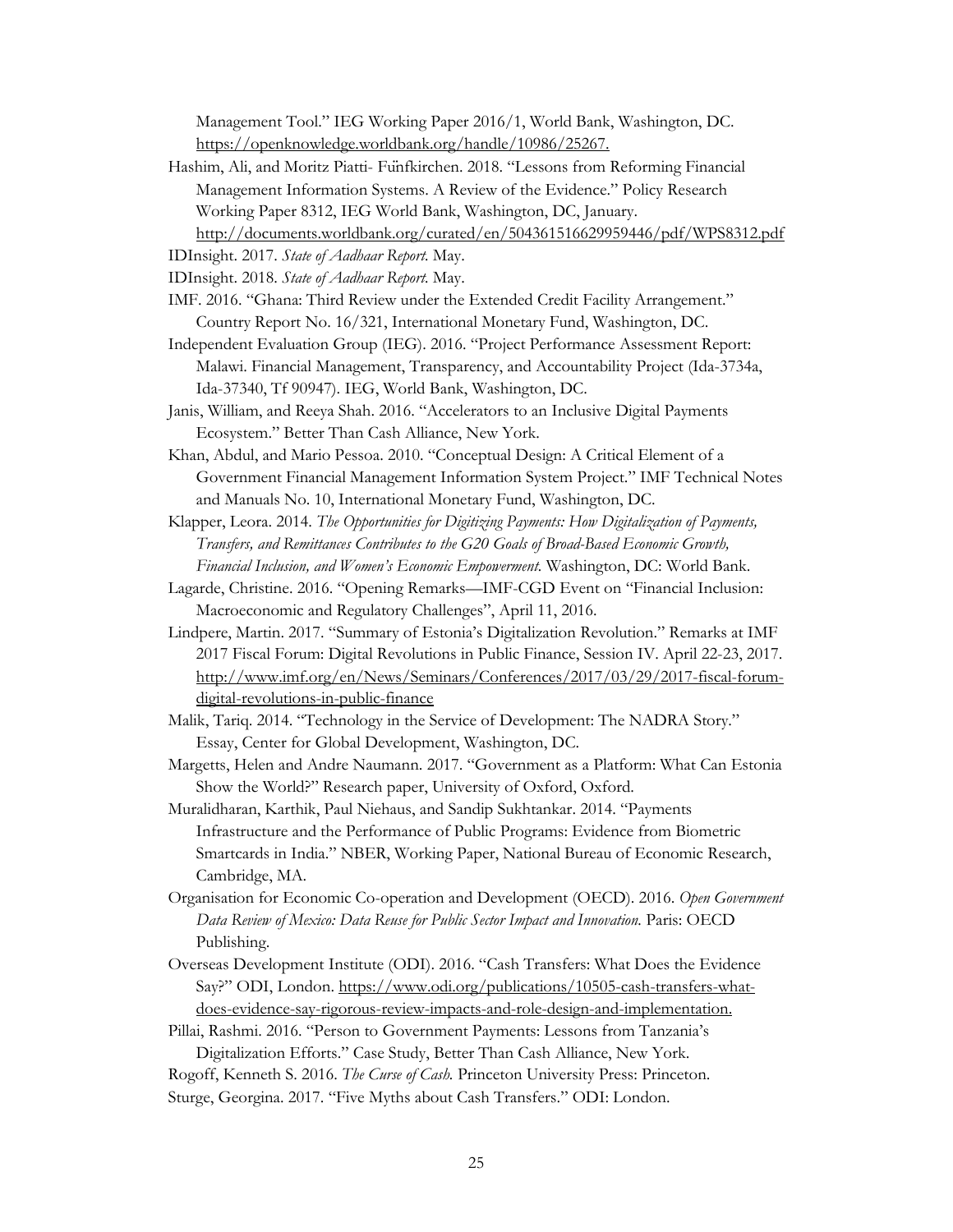- Suri, Tavneet and William Jack. 2017. "The Long-Run Poverty and Gender Impacts of Mobile Money." *Science* 354 (6317): 1288-92.
- Una, Gerardo, and Carlos Pimenta. 2016. "Integrated Financial Management Information Systems in Latin America: Strategic Aspects and Challenges." Chapter 7 in *Public Financial Management in Latin America,* edited by Carlos Pimenta and Mario Pessoa. Washington, DC: Inter-American Development Bank.
- World Bank. 2012. General Guidelines for the Development of Government Payment Programs, Financial Infrastructure Series, The World Bank, Washington DC, July, available at

[http://documents.worldbank.org/curated/en/883951468000286016/pdf/96463-WP-](http://documents.worldbank.org/curated/en/883951468000286016/pdf/96463-WP-Box391445B-PUBLIC-ADD-TOPIC-payment-systems-remittances-and-other-related.pdf)[Box391445B-PUBLIC-ADD-TOPIC-payment-systems-remittances-and-other](http://documents.worldbank.org/curated/en/883951468000286016/pdf/96463-WP-Box391445B-PUBLIC-ADD-TOPIC-payment-systems-remittances-and-other-related.pdf)[related.pdf](http://documents.worldbank.org/curated/en/883951468000286016/pdf/96463-WP-Box391445B-PUBLIC-ADD-TOPIC-payment-systems-remittances-and-other-related.pdf)

- World Bank. 2015. The State of Social Safety Nets. The World Bank, Washington DC.
- World Bank. 2017. World Development Indicators. [http://data.worldbank.org/data](http://data.worldbank.org/data-catalog/world-development-indicators)[catalog/world-development-indicators](http://data.worldbank.org/data-catalog/world-development-indicators)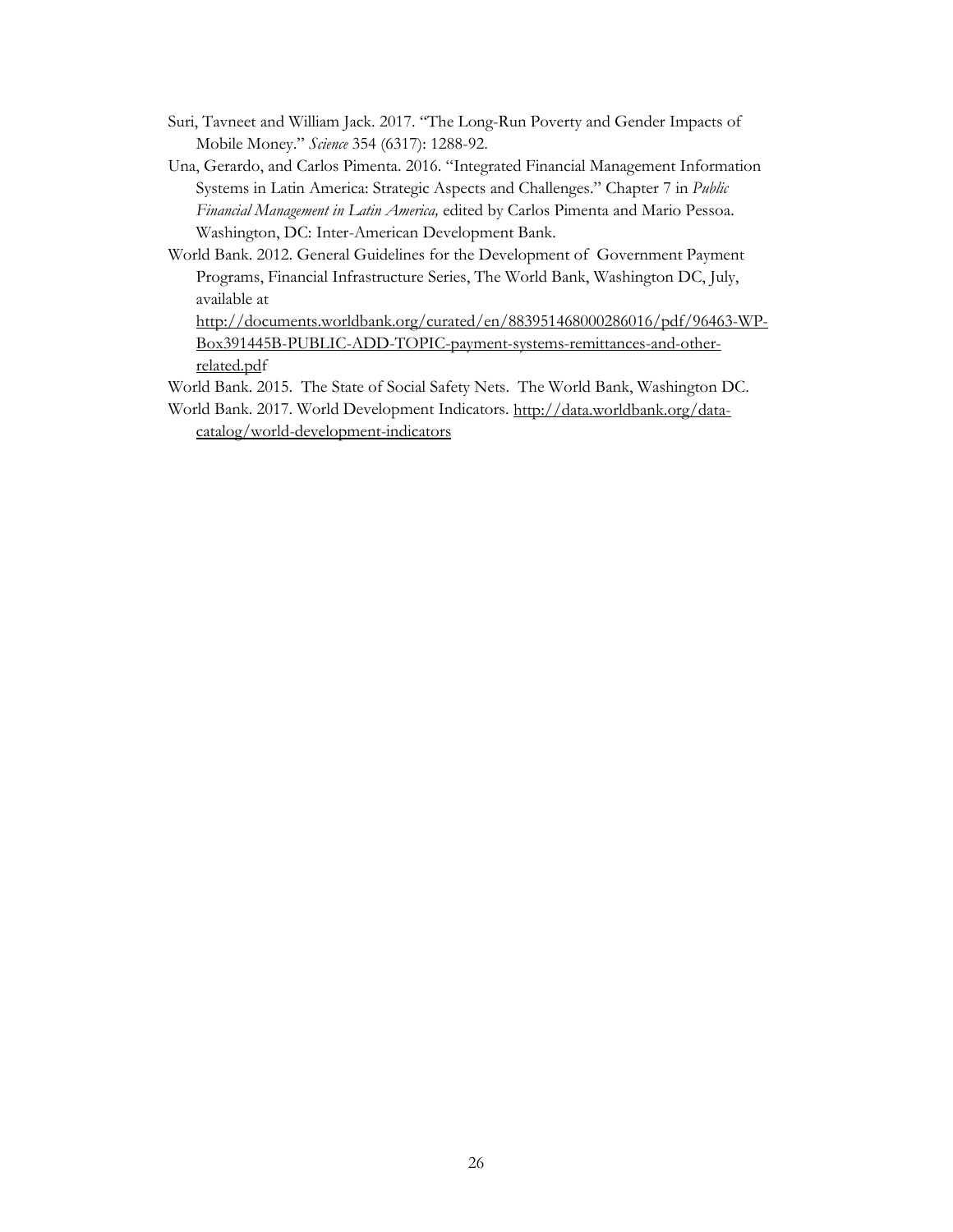# <span id="page-29-0"></span>**Annex 1**

 $\ddot{\phantom{a}}$ 

#### **What is PFM?[35](#page-29-1)**

The emergence of an analytical framework that has come to be known as PFM is a relatively new development. It is only since the early 1990s that the term has become of common usage although was often used at this time interchangeably with public expenditure management. A number of expenditure management handbooks were published at the end of the 1990s mainly by the IMF, the OECD, and the World Bank that shared certain distinctive features:

- PFM was described as "a means to an end;" concerned with *how* fiscal policies are made and implemented distinct from the *what to do* questions of policy;
- PFM was presented as being a rather heterogenous set of systems, rules, processes, and procedures, both formal and informal,<sup>[36](#page-29-2)</sup> anchored to the canonical annual budget cycle—preparation, appropriation, execution, and validation;<sup>[37](#page-29-3)</sup>
- It was recognized that PFM is embedded in wider government institutions and intrinsically part of the political process whereby scarce financial resources are allocated among competing goals;<sup>38</sup>
- Following Campos and Pradhan (1996), PFM was understood to contribute to three high-level objectives: aggregate fiscal discipline, allocative efficiency, and operational efficiency. This was often linked in turn to the size of expenditure, its composition, and its use.

Over the past twenty years, PFM as a discipline has broadened considerably as different communities of professionals have wrestled with particular policy challenges and how PFM can assist addressing them:

• Macroeconomists have pushed to broaden the coverage of public financial management with the view that oversight of finances should extend to consider the whole public sector.

<sup>35</sup> This box draws from an unpublished manuscript by Cangiano & Miller (2018).

<span id="page-29-2"></span><span id="page-29-1"></span><sup>36</sup> To the extent that provides a set of rules aimed at authorizing and controlling the use of public resources, PFM can also be seen as a governance system. Fukuyama (2013) defines governance as the "government's ability to make and enforce rules, and to deliver services, regardless of whether that government is democratic or not." <sup>37</sup> Definitions of budgeting have varied depending on whether it was analyzed from a public administration, public finance, or political economy perspectives.

<span id="page-29-4"></span><span id="page-29-3"></span><sup>38</sup> This tradition dates back to Wildavski (1964) and Schick (1998a and 2013), and was later reinforced by the writings of Irene Rubin (2017), among others. Budgeting remains at its core a "set of processes and procedures that relate the expenditure of funds to the accomplishment of planned objectives" (Schick, 2013), or "attempts to allocate financial resources through political processes to serve different human purposes," to use Wildavsky's words.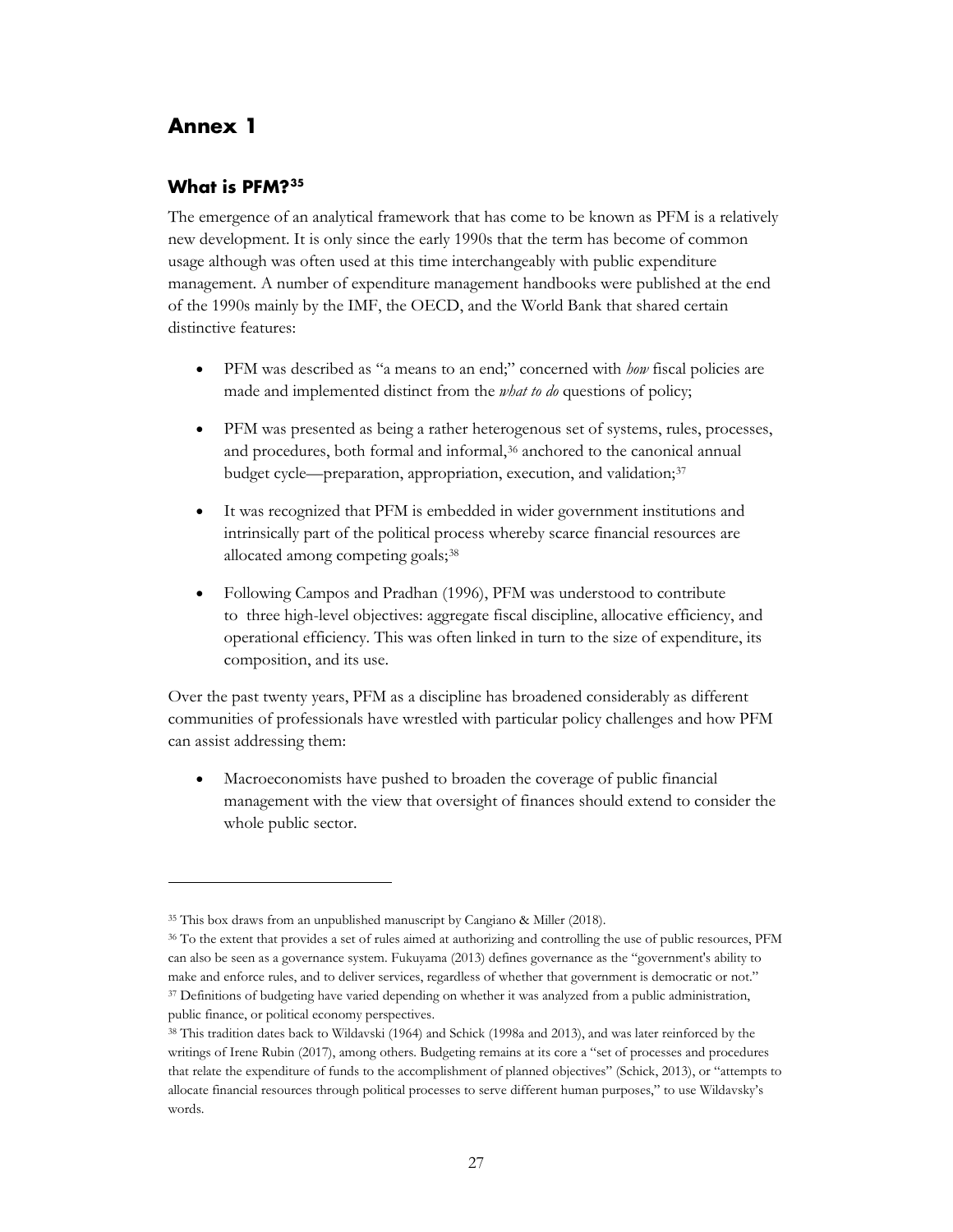- Sector specialists interested in service delivery have looked at the role of PFM in context of wider mechanisms for resource allocation and use.
- Public administration specialists have looked beyond procedures and systems to study the role of organizations and especially finance ministries in managing government finances.

Civil society organizations have leveraged the fiscal transparency agenda to foster public participation and social accountability as foundations of legitimate budgeting processes.

The combined effect has been an increasing lack of clarity as to what might be included under PFM as well as its objectives. While the central government budget remains at the core of PFM, different communities of professionals have differing views on where it starts and stops. As the coverage and scope of PFM shift—they increasingly jar with this idea of a single, unified system built around the budget cycle. For instance, across the whole public sector, governments are also typically managing multiple financial management cycles and reporting arrangements. Different policy-making processes also do not always neatly around the budget. Further, there is still a distinction between core PFM, mainly concerned with the expenditure side of the budget, and revenue administration, human resources management, and even the payment system.[39](#page-30-0)

As a result, PFM has become much harder to pin down. For some, PFM continues to describe the familiar traditional budgeting processes within *government*, but at other times being used to describe more broadly the *governance* of public finances. Cangiano et al. (2013) refer to an umbrella definition of PFM covering a set of systems aimed at producing information, processes, and rules that can help support fiscal policymaking as well as provide instruments for its implementation, but this would not yet be an considered a new orthodoxy. Integrating digitalization of payments within the PFM system would certainly fall under this definition and help meet stated policy objectives such as financial inclusion.

 $\ddot{\phantom{a}}$ 

<span id="page-30-0"></span><sup>39</sup> As argued in this paper, the payment system should be integral part of PFM.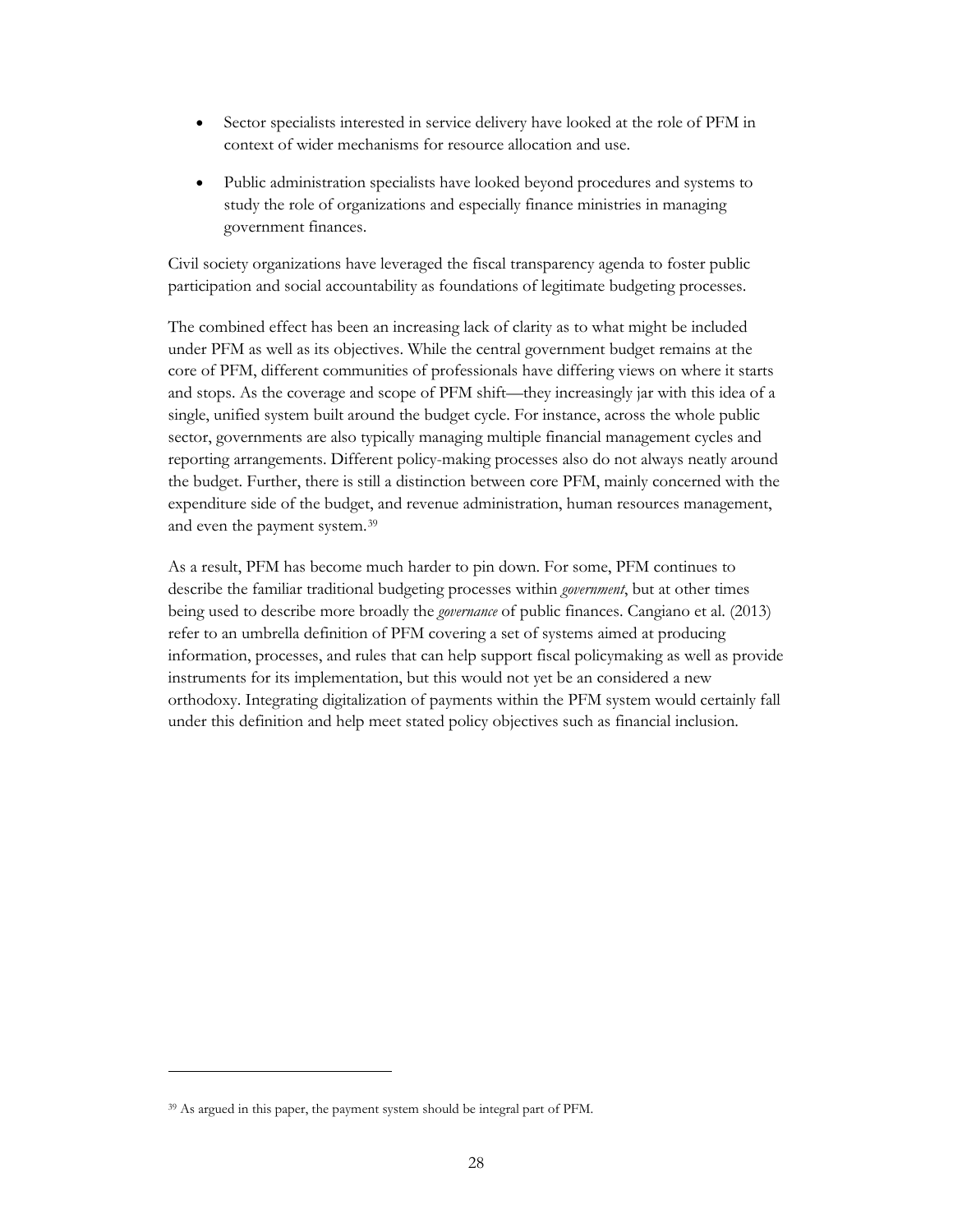#### **References to Annex 1**

Campos, Ed, and Pradhan, Sanjay, 1996, "Budgetary Institutions and Expenditure Outcomes: Binding Governments to Fiscal Performance," Policy Research Working paper WPS1646, The World Bank, Washington DC.

Cangiano, Marco and Mark Miller, 2018, "Public Financial Management. Where from? Where to?" Unpublished manuscript.

Cangiano, Marco, Teresa Curristine, and Michel Lazare (editors), 2013, *Public Financial Management and Its Emerging Architecture*, IMF: Washington DC.

Fukuyama, Francis, 2013. "What Is Governance?." CGD Working Paper 314. Washington, DC: Center for Global Development, available at:

<http://www.cgdev.org/content/publications/detail/1426906>

Rubin, Irene, 2017, *The Politics of Public Budgeting,* Eight Edition, SAGE.

- Schick, Allen, 2013, "Reflections on Two decades of Public Financial Management Reforms, in Cangiano Marco, Curristine Teresa, and Michel Lazare (Eds.), 2013.
	- \_\_\_\_\_,1998, A Contemporary Approach to Public Expenditure Management, Washington DC, World Bank Institute.

Wildavsky, Aaron, 1964, *Politics of the Budgetary Process* (Boston: Little, Brown & Company).